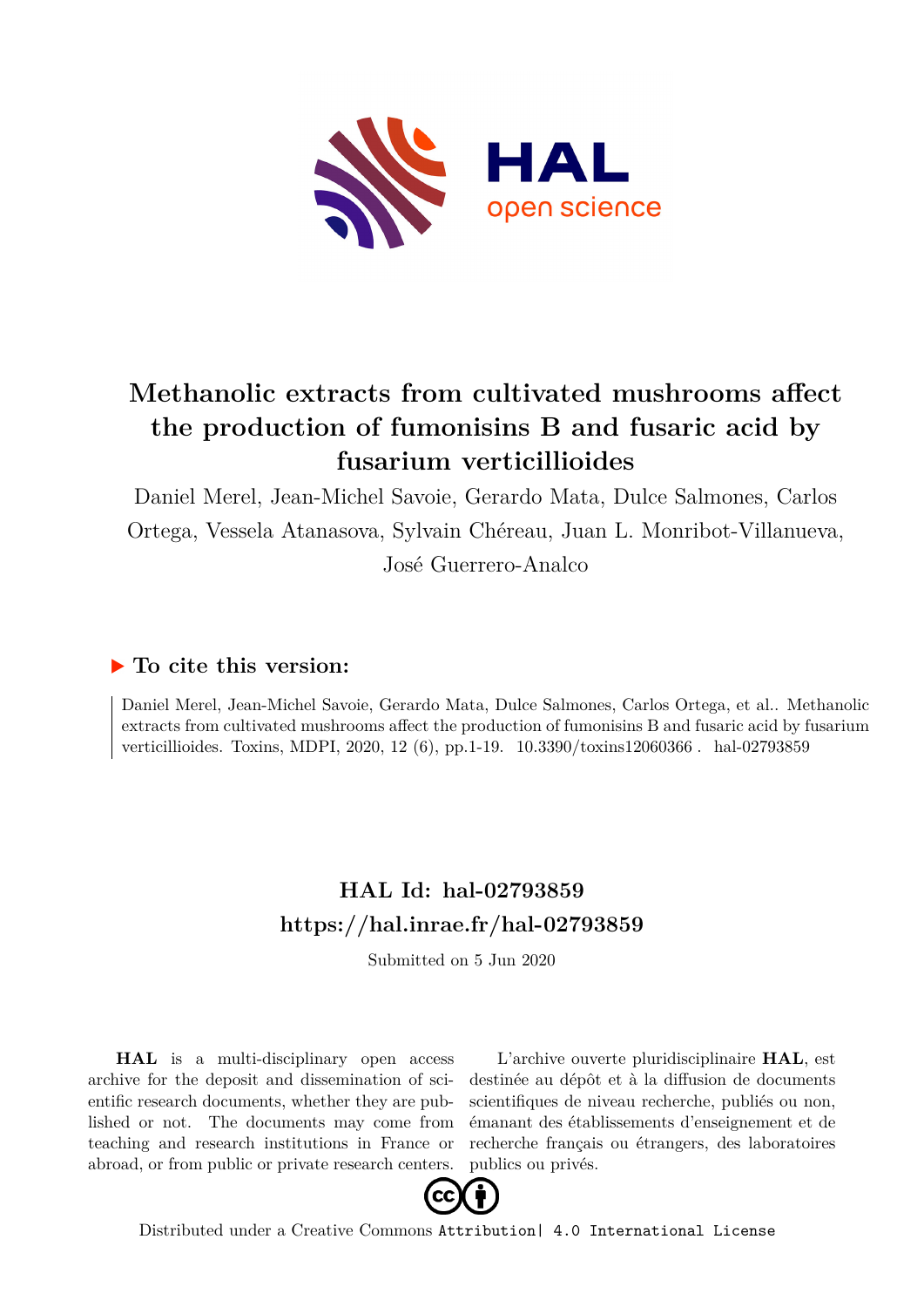

*Article*

# **Methanolic Extracts from Cultivated Mushrooms Affect the Production of Fumonisins B and Fusaric Acid by** *Fusarium verticillioides*

**Daniel Merel 1,2, Jean-Michel Savoie 3,\*, Gerardo Mata 1,\*, Dulce Salmones 1, Carlos Ortega 1, Vessela Atanasova 3, Sylvain Chéreau 3, Juan L. Monribot-Villanueva <sup>2</sup> and José A. Guerrero-Analco 2,\***

- <sup>1</sup> Red Manejo Biotecnológico de Recursos (RMBR), Instituto de Ecología (A.C), Xalapa 91073, Mexico; danielmerel@hotmail.com (D.M.); dulce.salmones@inecol.mx (D.S.); carlos.ortega@inecol.mx (C.O.)
- <sup>2</sup> Red Estudios Moleculares Avanzados (REMAV), Instituto de Ecología (A.C), Xalapa 91073, Mexico; juan.monribot@inecol.mx
- <sup>3</sup> INRAE, Mycology and Food Safety (MycSA); F-22882 Villenave d'Ornon, France; vessela.atanasova@inrae.fr (V.A.); sylvain.chereau@inrae.fr (S.C.)
- \* Correspondence: jean-michel.savoie@inrae.fr (J.-M.S.); gerardo.mata@inecol.mx (G.M.); joseantonio.guerrero@inecol.mx (J.A.G.-A.); Tel.: +33-557-122-496 (J.-M.S.); +52-228-842-1800 (G.M. and J.A.G.-A.)

Received: 22 April 2020; Accepted: 27 May 2020; Published: 2 June 2020

**Abstract:** The maize pathogen *Fusarium verticillioides* and their mycotoxins cause damage to plants, animals, and human health. This work aimed to evaluate the effect of crude extracts (CEs) from *Agaricus subrufescens*, *Lentinula edodes*, and *Pleurotus ostreatus* fruiting bodies on in vitro production of biomass and mycotoxins by two strains of *F. verticillioides*. Stipes and pilei were separated before extraction for *A. subrufescens* and *L.edodes*. Comparative metabolomics and dereplication of phenolic compounds were used to analyze all CEs. Mushroom CEs did not significantly inhibit the production of mycelial biomass at concentrations of 2 mg mL⁻1. CEs from *A. subrufescens* (stipes and pilei) and *L. edodes* pilei inhibited the production of fumonisins B1 + B2 + B3 by 54% to 80%, whereas CE from *P. ostreatus* had no effect. In contrast, CE from *L. edodes* stipes dramatically increased the concentration of fumonisins in culture media. Fusaric acid concentration was decreased in cultures by all CEs except *L. edodes* stipes. Differences in phenolic composition of the extracts may explain the different effects of the CE treatments on the production of mycotoxins. The opposing activities of stipes and pilei from *L. edodes* offer an opportunity to search for active compounds to control the mycotoxin production by *F. verticillioides*.

**Keywords:** mycotoxins; biocontrol; mushroom metabolomics; phenols; basidiomycetes

**Key Contribution:** Crude extracts from *A. subrufescens* and *L. edodes* mushrooms have a potential to inhibit mycotoxin production by *F. verticillioides* and are worth being used as products for protecting maize from infection and contamination.

## **1. Introduction**

Both governmental and non-governmental organizations responsible for food safety of developed and developing countries are concerned for the contaminations of maize (*Zea mays* L.) by fungi and their mycotoxins. This contamination is the source of a variety of negative consequences to the health of livestock and humans feeding on maize [1,2]. *Fusarium verticillioides* (Sacc.) Nirenberg is commonly isolated from diseased maize plants with symptoms of ear and kernel rot from tropical areas [3]. This species is known to be a producer of fumonisins and fusaric acid (FA) mycotoxins that

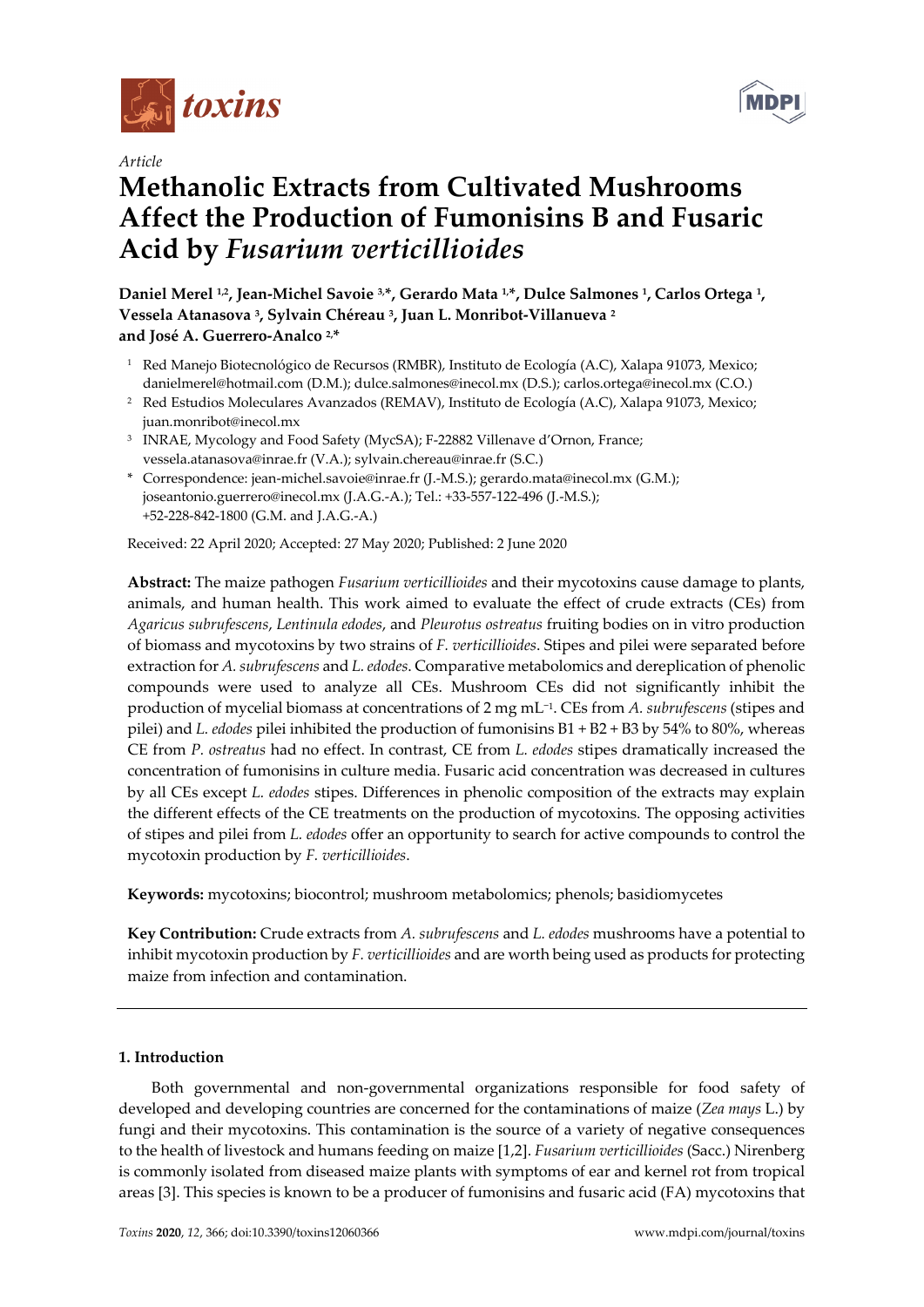are found in maize kernels [4]. More than fifty fumonisins have been reported and clustered into A, B, C, and P groups based upon their chemical structures and phytotoxicity level, with fumonisins B1 (FB1), B2 (FB2), and B3 (FB3) as the most common types found. Specifically, FB1 can comprise from 70% to 80% of the total fumonisins [5,6] found when the fungus is cultured on maize or in liquid medium. Alarmingly, epidemiological studies have associated a higher frequency of human esophageal cancer with the presence of FB1 within foods in China, Iran, and South Africa [7,8]. According to the International Agency for Research on Cancer, FB1 is classified as a possible carcinogenic to humans (group 2B) [9]. Furthermore, maternal consumption of fumonisins in maize grains or processed food made from maize during early gestation cause spinal bifida and anencephalic births [10,11]. Additionally, the fumonisin intake through contaminated feed is responsible for animal fatal toxicosis, such as leukoencephalomalacia in horses [12,13] and pulmonary edema in swine [14]. FA, the other mycotoxin produced by *F. verticillioides* and commonly detected in grains, is known for its high phytotoxicity. It can inhibit maize seedling development [15] and exhibit adverse effects on tissues of cotton, banana, and tomato plants [16,17,18]. Recent studies have found that FA induces DNA damage and necrosis in human hepatocellular carcinoma cells [19,20], apoptosis in human cancerous esophageal cells [21], and mitochondrial stress in human cervix carcinoma cells [22]. FA also shows detrimental outcomes towards animals by causing negative neurochemical effects in rats [23] and teratogenic effects in zebrafish [24], and it has been reported to synergize the toxicity of FB1 [25].

Fungal growth and mycotoxin accumulation in grains is affected by climatic conditions during pre-harvest and harvest stages. Furthermore, inadequate conditions of grain storage and transport can promote the toxigenic fungi growth and contamination [26]. A current strategy proposed to control phytopathogenic fungi and their mycotoxin production is the application of natural products that inhibit the growth of the toxic fungi and/or the production of pernicious metabolites. This approach is suitable for applications in agriculture due to their low toxicity that minimizes the potential for environmental impacts to agriculture and harmful effects to human health [27].

Phenolic compounds are specialized metabolites that have been effective to inhibit the mycelial growth and toxin production of fungi [28,29] and generally are known to have low toxicity. Namely, addition of phenolic acids [30,31] and flavonoids [32] in culture media reduced fumonisin production of *F. verticillioides*. Basidiomycete mushrooms also produce antifungal compounds [33]. In a review of the literature from 1999 to 2012, extracts from 52 species had been reported for their antifungal properties [34]. More than 80% of these species are edible mushrooms, since their extracts might be generally recognized as safe for consumption. Most of the studies have focused on the inhibition of fungal growth by crude or partially simplified extracts and have not identified specific compounds responsible for their antifungal activity. Only a few of these were conducted to identify the effects of the extracts from these edible mushrooms against mycotoxin production, leaving these organisms untapped sources for preventing and reducing mycotoxins in cereal products [35]. *Agaricus subrufescens* Peck, *Lentinula edodes* (Berk.) Pegler, and *Pleurotus ostreatus* (Jacq.) P. Kumm. (commonly known as almond mushroom, shiitake, and oyster mushroom, respectively) are gourmet mushrooms that are cultivated worldwide. The aim of this work was to evaluate the potential of crude extracts (CEs) obtained from fruiting bodies of *A. subrufescens, L. edodes*, and *P. ostreatus* to inhibit the production of fumonisins and FA by *F. verticillioides*, and to begin to identify specific chemical compounds responsible for this bioactivity.

## **2. Results**

#### *2.1. Extraction Yields*

The yield of methanolic extracts varied with samples, from 13.2% in stipe of *A. subrufescens* to 29.6% in whole sporophore of *P. ostreatus* (Table 1). In *L. edodes* pileus, an amorphous powder spontaneously precipitated during the evaporation of methanol. The precipitate (14.3% of the initial biomass) was separated from its liquors by decantation before drying for obtaining CE used for biological tests and metabolomics.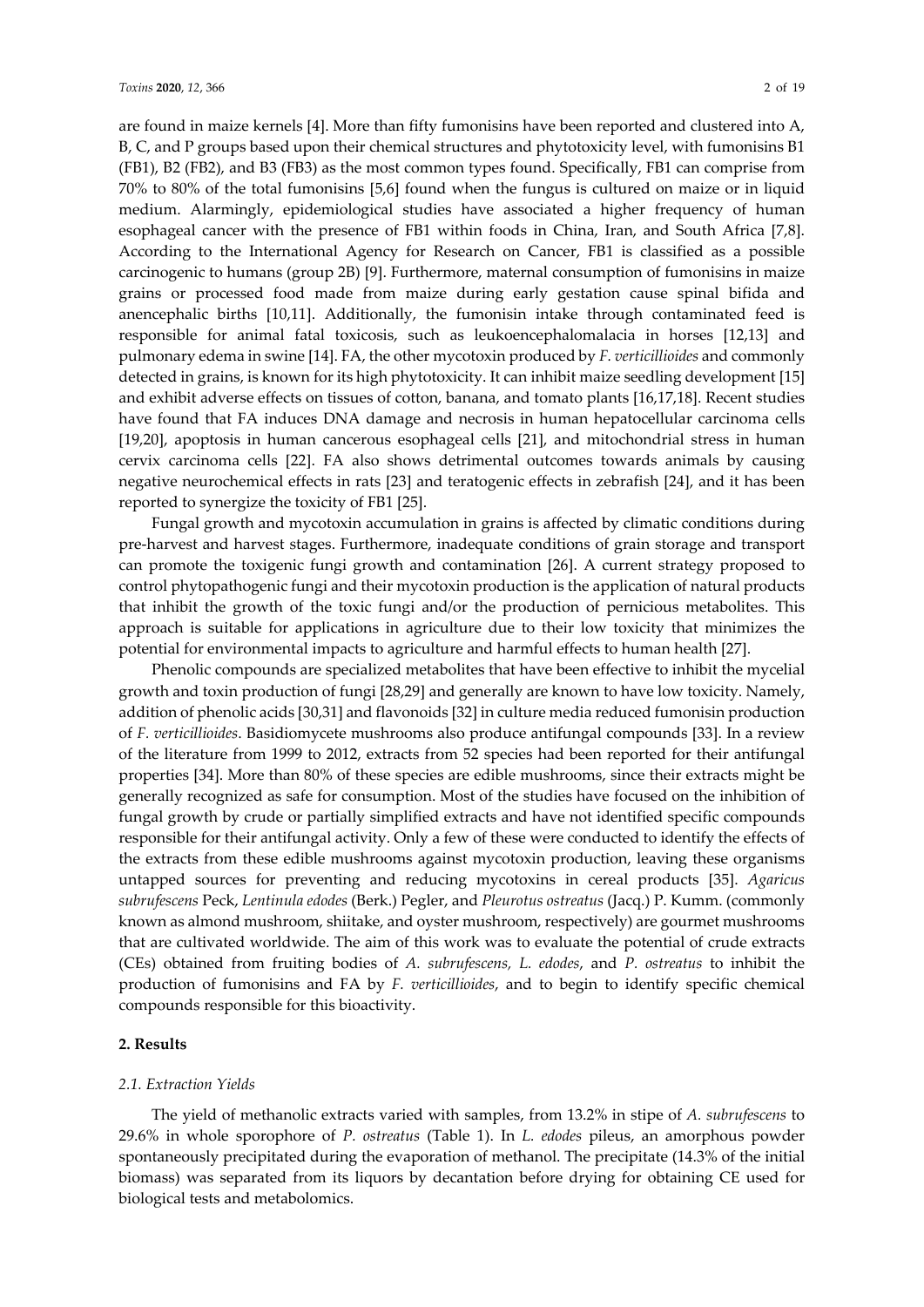| <b>Strain</b> | <b>Sporophore Structure</b> | Dry Biomass (g) | CE(g) | Yield $\left(\%\right)$ |
|---------------|-----------------------------|-----------------|-------|-------------------------|
| IE-832        | $As-P$                      | 44.0            | 10.1  | 23.0                    |
|               | As-S                        | 73.9            | 9.8   | 13.2                    |
| $IE-40$       | $Le-P$                      | 137.0           | 25.2  | 18.4                    |
|               | Le-S                        | 59.9            | 17.1  | 28.5                    |
| IE-38         | Po                          | 80.0            | 23.7  | 29.6                    |

**Table 1.** Dry biomasses of mushroom, crude extracts obtained (CE), and extraction yields obtained from *A. subrufescens* pileus (As-P) and stipe (As-S), *L. edodes* pileus (Le-P) and stipe (Le-S), and *P. ostreatus* sporophore (Po).

## *2.2. Effect of CEs on Fungal Growth of F.verticillioides Fv63 and MY3 Strains*

All the quantities of mycelial biomass produced by *F. verticillioides* strain Fv63 were significantly higher in cultures treated with CEs of *A. subrufescens* stripe (As-S), *A. subrufescens* pileus (As-P), *L. edodes* stipe (Le-S), *L. edodes* pileus (Le-P), and *P. ostreatus* sporophore (Po) when compared to the control (Figure 1a). On the other hand, treatment of the MY3 strain of *F. verticillioides* with these CEs demonstrated no effect on growth compared to the control (Figure 1b).



**Figure 1.** Fungal biomass of *F. verticillioides* strains produced in liquid media supplemented with 2 mg mL<sup>-1</sup> crude extracts. (a) Represents fungal biomass measurements for all treatments of strain Fv63. (**b**) Represents fungal biomass measurements for all treatments of strain MY3. Fungal biomass data was recorded for three replicates and the ± standard deviation is represented by the error bars. Letters (a, b, and c) indicate significant differences between treatments and control, according to Tukey's Test (α = 0.05). Extracts are represented by the following abbreviations: Control (Ctrl), CEs from *A. subrufescens* stipe (As-S) and pileus (As-P), *L. edodes* stipe (Le-S) and pileus (Le-P), *P. ostreatus* sporophore (Po).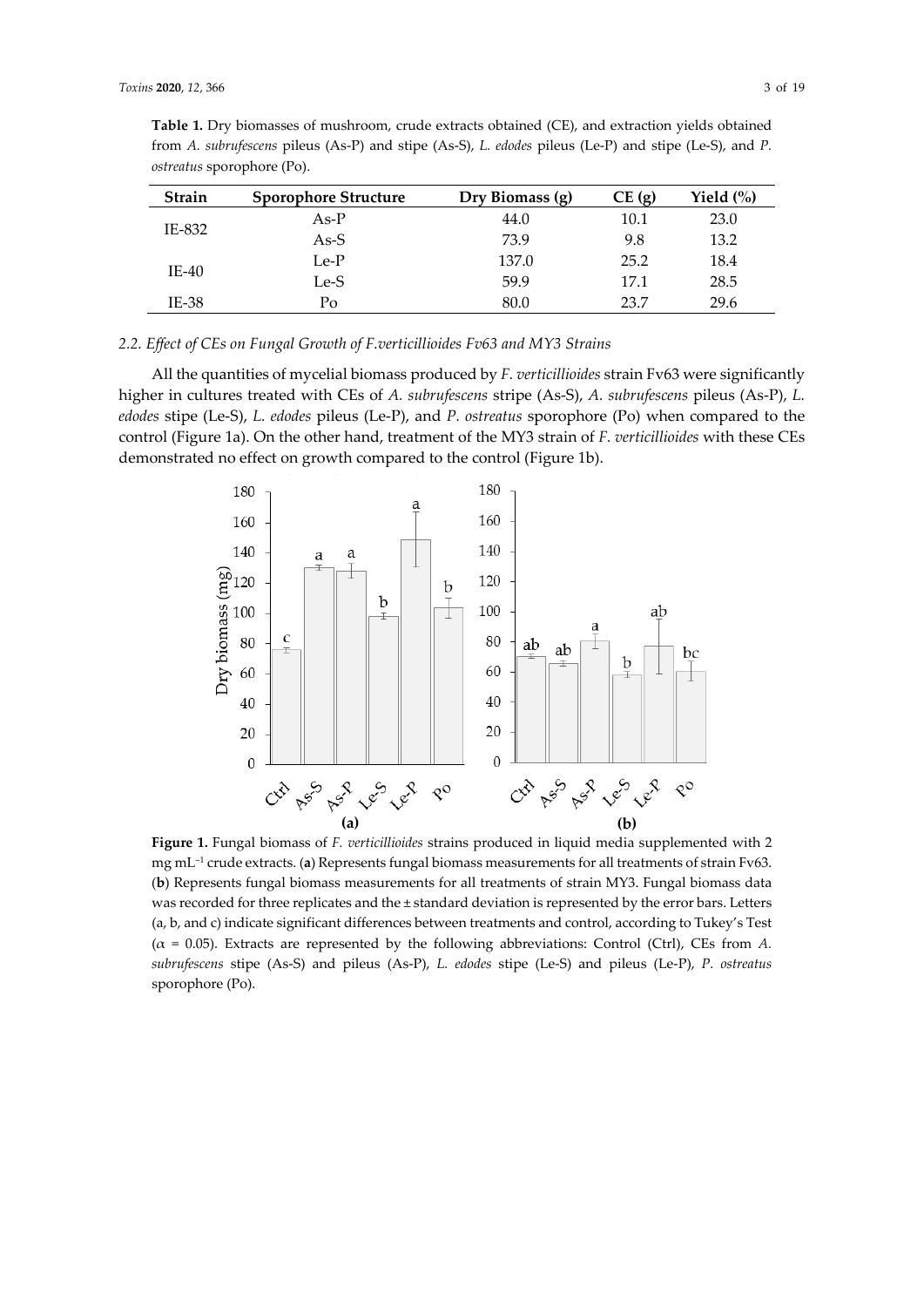## *2.3. Effect of CEs on Fumonisin Production by F. verticillioides Fv63*

CE from As-P was demonstrated to inhibit the FB1 and FB2 production of the Fv63 strain by 79% and 92% respectively, and demonstrated similar activity against FB3 production (69%) (Figure 2). As-S significantly inhibited FB2 production (86%) and decreased FB1 (46%) and FB3 (36.8%) concentrations. CE from Le-P inhibited the production of the three fumonisins (64.5% for FB1, 84.37% for FB2, and 77.6% for FB3), while CE from Le-S significantly increased their production (Figure 2a, b, c). FB1 + FB2 + FB3 production was inhibited by As-P and Le-P treatments (80.2% and 70.6%, respectively), whereas Le-S increased their accumulation by 4-fold (Figure 2d).



**Figure 2.** Effects of CE treatments of As-S, As-P, Le-S, Le-P, and Po on fumonisins B1 (**a**), B2 (**b**), B3 (**c**), and total (B1 + B2 + B3) fumonisin (**d**) produced by *F. verticillioides* (Fv63 strain) in glucose, amylopectin, yeast extract, and peptone (GAYEP) medium supplemented with  $2 \text{ mg } \text{m} \text{L}^{-1}$  CEs. Data are represented as the mean mycotoxin production of three replicated cultures and three measurements per cultures with the ± standard deviation represented by error bars. Letters (a, b, and c) indicate significant differences between treatments and control according to Tukey's Test ( $\alpha$  = 0.05).

Under these conditions, the MY3 strain produced less fumonisins than Fv63 and detection limits only allowed the quantitation of FB1 in this strain. Treatment with As-S and AS-P extracts reduced the FB1 production below the limit of detection, while no difference in FB1 production was demonstrated by treatment with the other CEs compared to the control. Le-S treatment was found to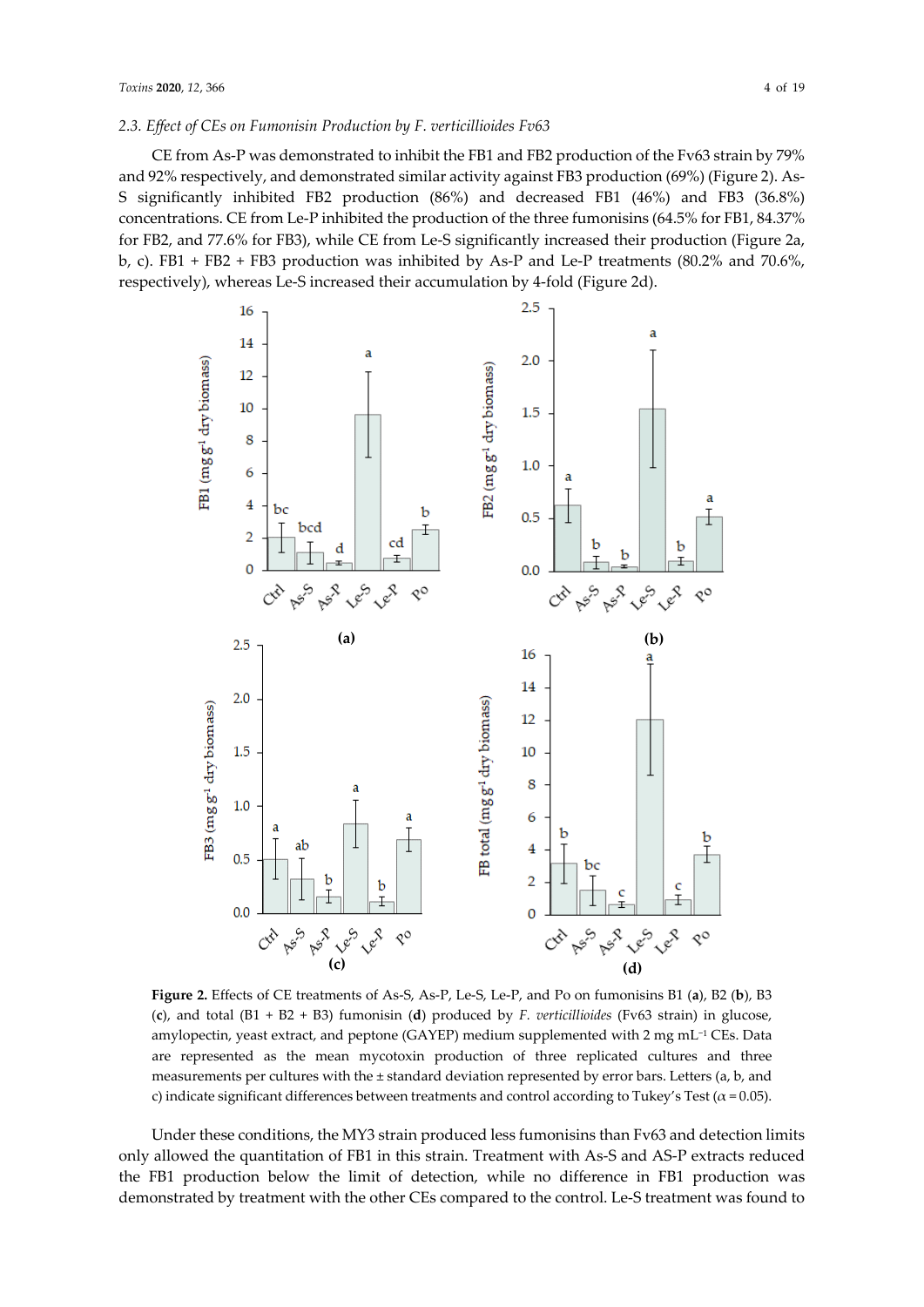increase the concentration of FB1 by 200%, whereas Le-P decreased it by 43%. The difference between Le-S and Le-P was found to be significant (Figure 3a).



**Figure 3.** FB1 and FA produced by *F. verticillioides* (MY3 strain) in glucose, amylopectin, yeast extract, and peptone (GAYEP) medium supplemented with 2 mg mL<sup>1</sup> CEs. (a) FB1 production versus treatment with different CEs, (**b**) FA production versus treatment with different CEs. Data are represented by the mean of three replicated cultures and three measurements of FB1 or FA production and error bars represent the  $\pm$  standard deviation. Letters (a, b, and c) indicate significant differences between treatments and the control, according to Tukey's Test ( $\alpha$  = 0.05). Extracts were: Control (Ctrl), CEs from *A. subrufescens* stipe (As-S) and pileus (As-P), *L. edodes* stipe (Le-S) and pileus (Le-P), *P. ostreatus* sporophore (Po).

## *2.4. Effect of CEs on Fusaric Acidproduction by F. verticillioides MY3*

FA production by MY3 was almost completely inhibited by treatment with the CEs in the following order Po = Le-P > As-P = As-S (99.5–95.3%). FA production was not significantly affected by treatment with *L. edodes* stipe CE (Figure 3b).

## *2.5. Metabolomic Analysis and Chemical Profiling of the CEs*

The metabolome similarities of all CEs were evaluated by a principal components analysis (PCA) and a fold change analysis that consider each feature (retention time/mass-to-charge ratio  $(m/z)$ pairs). The sample grouping as the result of PCA showed significant differences in chemical composition of the CEs of the three species of mushroom within the first two principal components (PC1 and PC2), which explains 46.2% and 35% respectively, of the total variance (Figure 4). Interestingly, only weak intraspecific differences were observed in the PCA analysis of CEs from Ass and As-P, while in *L. edodes,* the compositions of the Le-S and Le-P were found to be different (Figure 4).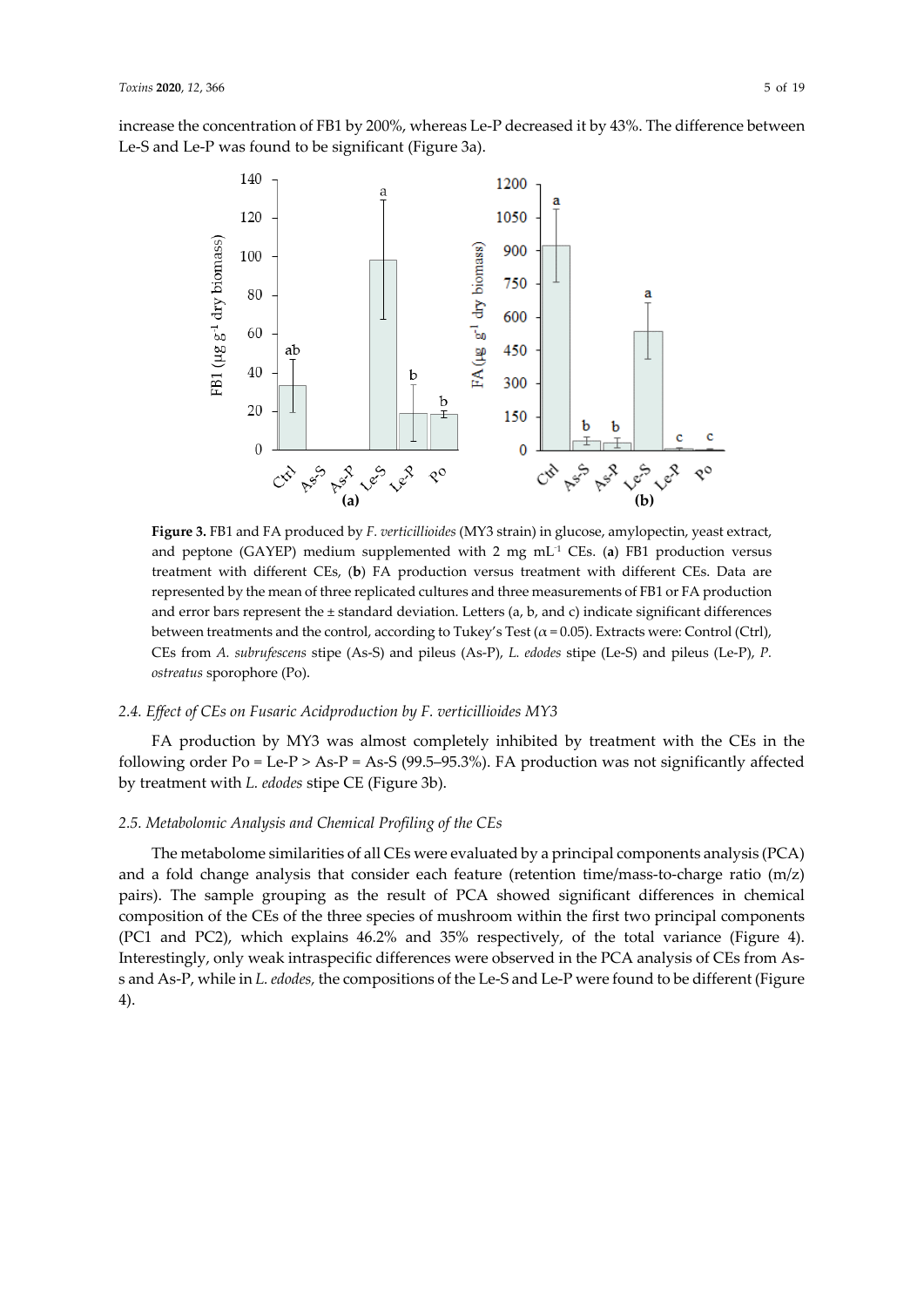

**Figure 4.** Principal component analysis (PCA) of ions detected in the CEs from *A. subrufescens* (▲pileus and ▲stipe), *L. edodes* (▲pileus and ▲stipe), and *P. ostreatus* (▲whole sporophore).

Since biological activities and chemical compositions of CEs from Le-P and Le-S were found to be different, further investigations were performed on these extracts. 349 ions were detected in Le-P CE whereas 242 ions were detected in Le-S CE. Of these ions, 156 were detected at a similar abundance (Figure 5). Further metabolomic analysis allowed for the putative identification of ions that significantly differed between these samples. Adenine, L-phenylalanine, 3-amino-2-naphthoic acid and (22E,24x)-ergosta-4,6,8,22-tetraen-3-one were metabolites tentatively identified to be present only in Le-P, and farnesyl acetone was only identified in Le-S (Table 2).



**Figure 5.** Volcano plot of ions detected in *L. edodes* CEs. Ions with significantly different abundance (fold change > 2) between the samples  $(•)$ , ions with no significant difference in abundance between the samples  $(•)$ .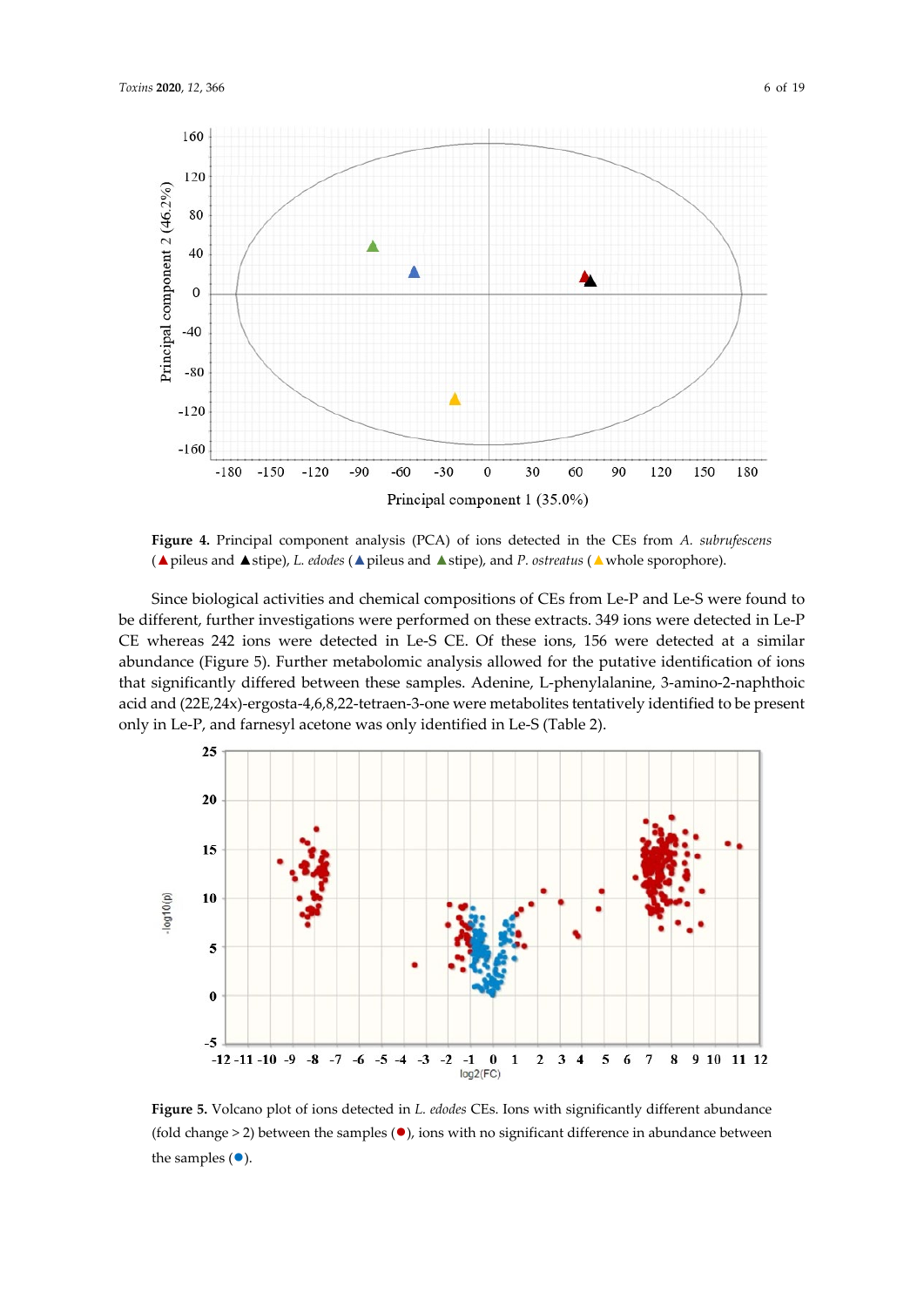| Metabolite                                            | LMI            | Formula                           | m/z<br>experimental | m/z<br>theoretical | Error<br>(ppm) | Adduct                        | RT    | Product<br>Ions(m/z)             | <b>CE</b> |
|-------------------------------------------------------|----------------|-----------------------------------|---------------------|--------------------|----------------|-------------------------------|-------|----------------------------------|-----------|
| L-<br>Phenylalanine                                   | $\overline{2}$ | $C_9H_{11}N$<br>O <sub>2</sub>    | 166.0864            | 166.0863           | $-0.6$         | $[M+H]^+$                     | 1.66  | 120.0807<br>103.0536             | Pileus    |
| Adenine                                               | 2              | $C5H5N5$                          | 136.0618            | 136.0618           | 0.0            | $[M+H]^+$                     | 1.94  | 119.0349<br>92.0234              | Pileus    |
| $3$ -amino- $2$ -<br>naphthoic<br>acid                | $\overline{2}$ | $C_{11}H_9N$<br>$\Omega$          | 188.0712            | 188.0706           | $-3.2$         | $[M+H]^+$                     | 2.30  | 170.0601<br>142.0651             | Pileus    |
| (22E, 24x)<br>-Ergosta-<br>4,6,8,22<br>-tetraen-3-one | 3              | $C_{28}H_{40}O$                   | 393.3142            | 393.3152           | 2.5            | $[M+H]^+$                     | 18.46 | $No*$                            | Pileus    |
| Farnesyl<br>acetone                                   | 2              | C <sub>18</sub> H <sub>30</sub> O | 245.2272            | 245.2269           | 1.2            | $IM+H-$<br>$H2O$ <sup>+</sup> | 16.39 | 107.0847<br>109.1005<br>123.1160 | Stipe     |

**Table 2.** Metabolites putatively identified in the CEs from *L. edodes* that are significantly present in only one part of the sporophore. Levels of metabolite identification (LMI) [36] is included as well as mass-to-charge ratio (m/z), the adducts, and retention time (RT) of each compound.

\*: no ions were found for this metabolite.

## *2.6. Dereplication of Phenolic Compounds*

The analysis detected five phenolic compounds in the CEs, one anthraquinone and four phenolic acids (Table 3). Chrysophanol was the most abundant compound contained in all sporophore structures (130.3–26,226.2 µg g<sup>-1</sup>) followed by protocatechuic acid (6.2–1245.9 µg g<sup>-1</sup>), shikimic acid (24.3–44.6  $\mu$ g g<sup>-1</sup>), and 4-hydroxybenzoic acid (6.2–36.9  $\mu$ g g<sup>-1</sup>). CE from Po, Le-S, and Le-P were the only samples that contained 4-hydroxyphenylacetic acid (5.6, 5.2, and 9.1  $\mu$ g g<sup>-1</sup>, respectively). The lower concentrations of phenolic compounds detected were for sinapic acid in Po, Le-P, and As-S  $(5.0, 7.7, \text{ and } 8.2 \mu g g^{-1}$ , respectively). Finally, Po was the only CE that was found to contain *trans*cinnamic acid at a low concentration  $(5.0 \mu g g^{-1})$  (Table 3).

**Table 3.** Phenolic compounds identified and quantified in CEs from *A. subrufescens*, *L. edodes* and *P. ostreatus* sporophores.

| Species and                    | Phenolic Compounds ( $\mu$ g g <sup>-1</sup> of CE) |               |               |                |               |               |                 |
|--------------------------------|-----------------------------------------------------|---------------|---------------|----------------|---------------|---------------|-----------------|
| Sporophore<br><b>Structure</b> | <b>ShA</b>                                          | <b>CiA</b>    | PrA           | <b>HvBA</b>    | <b>SiA</b>    | <b>HvPA</b>   | Ch              |
| $As-P$                         | $44.6 \pm 2.4$                                      | N/D           | $7.9 \pm 0.1$ | $6.2 \pm 0.6$  | N/D           | N/D           | $131.1 \pm 0.4$ |
| $As-S$                         | N/D                                                 | N/D           | $7.4 \pm 0.1$ | $7.9 \pm 0.2$  | $8.3 \pm 0.3$ | N/D           | $135.0 \pm 0.7$ |
| $Le-P$                         | $34.5 \pm 9.4$                                      | N/D           | $6.2 \pm 4.9$ | $37.0 \pm 0.6$ | $7.7 \pm 0.7$ | $9.2 \pm 1.1$ | $130.4 \pm 0.3$ |
| Le-S                           | $24.4 \pm 1.5$                                      | N/D           | $6.2 \pm 4.4$ | $11.3 \pm 0.2$ | N/D           | $5.2 \pm 0.4$ | $130.7 \pm 0.4$ |
| S/P                            | 71%                                                 |               | 100%          | 30%            | $0\%$         | 56%           | $100\%$         |
| Po                             | $42.3 \pm 2.6$                                      | $5.0 \pm 0.2$ | $7.9 \pm 0.1$ | $7.7 \pm 0.3$  | 5.0           | $5.6 \pm 0.6$ | $130.4 \pm 1.1$ |

Phenolic compounds: shikimic acid (ShA), *trans*-cinnamic acid (CiA), protocatechuic acid (PrA), 4 hydroxy-benzoic acid (HyBA), sinapic acid (SiA), 4-hydroxy-phenylacetic acid (HyPA), and chrysophanol (Ch). Not detected (N/D).

### **3. Discussion**

In the present work, we evaluated crude methanolic extracts of three edible mushroom species *Agaricus subrufescens*, *Lentinula edodes*, and *Pleurotus ostreatus* against the culture media from two strains of *Fusarium verticillioides*. Antifungal activity of mushroom extracts and isolated compounds have been shown for several species, which are mainly edible mushrooms, since they were the most studied because their derivatives might be generally recognized as safe for use [33]. Culture filtrates of *A. subrufescens* and *L. edodes* inhibited the mycelial growth of different phytopathogenic fungi such as *Fusarium solani* and *F. oxysporum* [37,38]. An extract from *A. subrufescens* fruiting bodies reduced growth of saprophytic fungi *Aspergillus* spp., *Penicillium* spp., and *Trichoderma* spp. [39]. Additionally, water extracts from spent mushroom substrates of *L. edodes* suppressed mycelial growth of the rice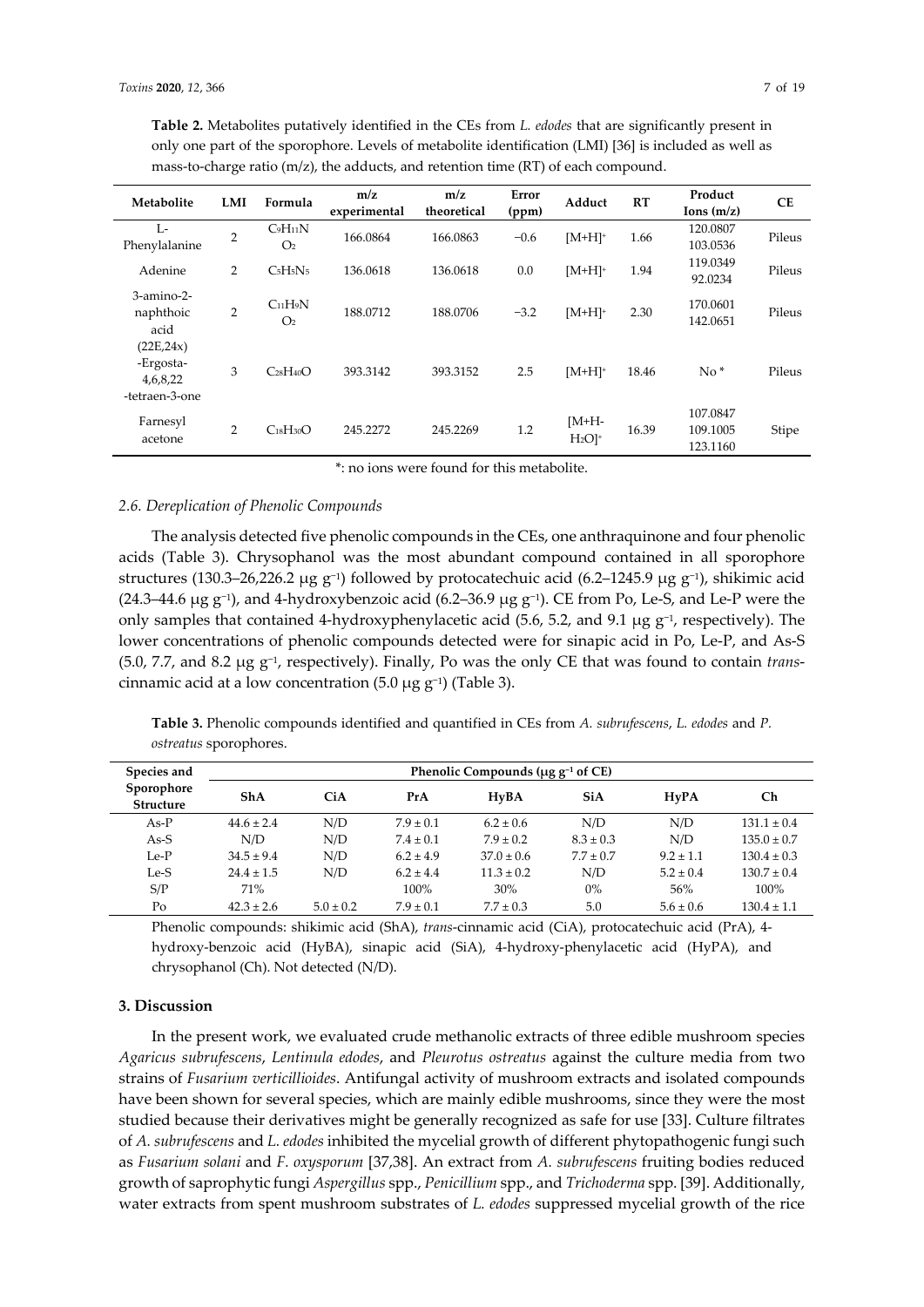blast fungus *Pyricularia oryzae* [40]. In addition, ethanolic extracts of *Hydnum repandum*, a mycorrhizal species commonly known as the sweet tooth or hedgehog mushroom and broadly distributed in Europe and Asia, had strong antifungal effects on various *Fusarium* species, including *F. verticillioides*  [41]. Nonetheless, to date, there are no previous studies that showed inhibition of *F. verticillioides* by extracts from *A. subrufescens*, *L. edodes*, or *P. ostreatus* [35]. The concentration of CEs used in this study was selected based on the previous report of Stojkovic et al. [39], who identified antifungal activity at a concentration around 2 mg mL⁻<sup>1</sup> of a methanolic extract from *A. subrufescens* (or *A. brasiliensis*) fruiting bodies, and after a preliminary concentration-response analysis on both mycelial growth and mycotoxin production, using whole fruiting bodies of *A. subrufescens*. In our study, we did not observe any growth inhibition of the two *Fusarium* strains, and instead observed growth-stimulating effects of the cultured Fv63 treated with all the CEs. Extracts from mushrooms are considered to be rich in phenolic compounds and these molecules are thought to be the source of their anti-fungal and antioxidant activities [42]. It has been established that the effects of phenolic acids such as ferulic acid demonstrated dose-dependent effects on *F. verticillioides* growth, significantly reducing growth upon treating the culture with 20 mM of this compound and stimulating growth at 1.0 mM treatments [43]. The low concentrations of each phenolic compound, including ferulic acid in our treatments of the culture media, might be at the origin of the observed absence of inhibition on mycelial growth in the present work. Treatment of cultures with higher concentrations of these extracts may result in the inhibition of fungal biomass growth.

The main objective of this study was to search for inhibiting effects of CEs and their chemical composition on mycotoxin production independent of mycelial growth. Treatment of culture media of the Fv63 strain of *F. verticillioides* with 2 mg mL⁻<sup>1</sup> CEs of pileus and stipe tissues of *A. subrufescens*, *L. edodes*, and *P. ostreatus*resulted in varied effects on FB1, FB2, FB3, and total fumonisin concentration depending on mushroom species and tissue. CEs of As-P and As-S generally inhibited fumonisin production at varying levels. CEs of *L. edodes* demonstrated dramatically different effects on fumonisin production depending on the tissue, with pileus extract demonstrating significantly inhibited production and stipe extract stimulating their production. *P. ostreatus* was found to have no significant effect on the fumonisin production. FB1 production in MY3 was inhibited by treatment with As-S and As-P extracts. Treatment with Le-S and Le-P extracts had opposing effects on FB1 production by the MY3 strain, with Le-S stimulating FB1 production and Le-P having no effect. The effects of the CEs on FA production were also evaluated in MY3. All extracts, except for Le-S, were found to significantly inhibit FA production. Given the varied effects of the extracts on fumonisin and FA production as the result of tissue and mushroom species, we hypothesized that chemical differences in phenolic composition and concentration were responsible in part for these differences in the biological activity.

To explore this hypothesis, we subjected the CEs to metabolomic analysis using liquid chromatography coupled to accurate mass spectrometry. A PCA of each CE revealed significant differences between the chemical composition of the CEs that corroborated the trends in biological activity that were observed. All three mushroom species extracts were found to have distinct metabolomic profiles, and variation between pileus and stipes of *L. edodes* were also distinctly different. Molecular annotation of the metabolomic profiles revealed differences in the phenolic composition between these extracts. Phenolic compounds are some of the specialized metabolites that have been identified as responsible for *F. verticillioides* growth inhibition [28,30,44]. These lipophilic compounds are thought to diffuse through the fungal membrane, penetrate the cell, and interfere in metabolic pathways involved in cell wall and membrane formation and transmembrane transport [45]. It has been reported that lipophilic compounds displayed a more efficient antifungal activity on other *Fusarium* species, such as *F. graminearum* [46]. The phenolics are also known to modulate the production of mycotoxins by *Fusarium* spp. [47], for instance fumonisins [28,48], but with variations among strains and species [30]. We identified and quantified the following phenolic acids in the CEs of *A. subrufescens*, *L. edodes*, and *P. ostreatus*: shikimic acid, *trans*-cinnamic acid, protocatechuic acid, 4-hydroxybenzoic acid, sinapic acid, 4-hydroxyphenylacetic acid, and the anthraquinone chrysophanol. According to Metabolomics Standards Initiative, these compounds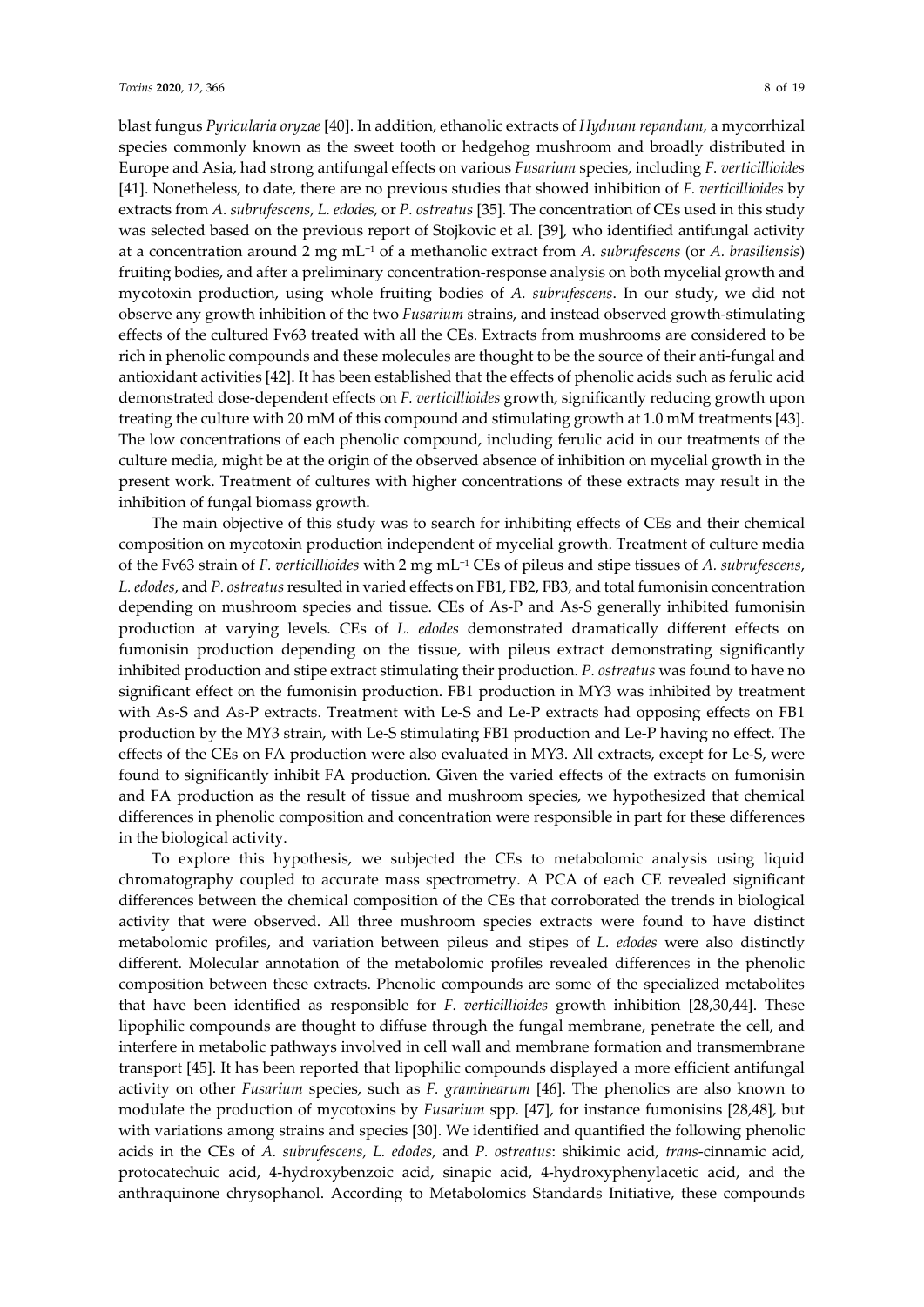were identified with a high-level confidence (level 1) based upon multiple dimensions of analysis [36]. 4-Hydroxybenzoic and protocatechuic acids have been previously reported in these three edible mushrooms [49–51] and were also identified in the current study. 4-Hydroxyphenylacetic acid were only identified in CEs from *P. ostreatus*, *L. edodes* stipe, and pileus. Koutrotsios et al. [52] also described that *P. ostreatus* contained 4-hydroxyphenylacetic acid; however, we report for the first time this compound in the extract of the *L. edodes* sporophore. Among the identified metabolites, chrysophanol was the most abundant phenolic compound contained in the three mushroom species. To date, this is the only report of this compound in the extracts of *A. subrufescens*, *L. edodes*, and *P. ostreatus*. Additionally, the presence of sinapic acid has not been reported before in CEs of *L. edodes* and *A. subrufescens*, but it has been previously described in extracts of *P. ostreatus* [53].

Other phenolic compounds present but not identified in the extracts might have contributed to their antimycotoxin activity. For instance, chlorophorin, iroko [28], vanillic acid [48], ferulic acid [54], chlorogenic, and caffeic acids [30] have been reported as FB1 inhibitors. As for the effects on mycotoxin production and mycelial growth, these effects were dose-dependent and perhaps, straindependent, in the present study. Ferrochio et al. [43] showed that ferulic acid activated the production of fumonisins at low concentrations (1 or 10 mM) while it inhibited them at higher levels (20–25 mM). In addition, no effect of caffeic acid was observed [43], contrary to the results of Atanasova-Pénichon et al. [47]. In CEs, interactions between phenolic compounds and other components might complexify the response of the fungi when compared to pure compounds.

The differences between the extracts from stipe and pileus of *L. edodes* in their effects on mycotoxins are noteworthy, especially for the production of FB1, FB2, FB3, and the sum of these compounds, as well as for the production of FA, whereas no significant difference was observed between extracts from stipe and pileus of *A. subrufescens*. Differences in activity between extracts from stipes and pilei of a same species are probably due both to differences in composition and concentrations of phenolic compounds and to the antioxidant activity of these extracts. In a previous study where a white hybrid and two wild strains of *Agaricus bisporus* were cultivated simultaneously under the same conditions, the gills had more than three-fold higher phenolic content than the other parts of the fruiting body [55]. As discussed above, a same phenolic acid might activate the production of fumonisins at low concentrations and inhibit it at higher ones [43,47]. The main differences between stipe and pileus of *L. edodes* observed here were for higher concentrations in sinapic acid, 4-hydroxy-benzoic acid, and 4-hydroxy-phenylacetic acid in CEs from pileus. Zabka and Pavela [56] documented the antifungal activity of sinapic acid against *F. verticillioides* and other mycotoxigenic fungi but did not search for effects on mycotoxins. Also, hydroxy-benzoic and 4 hydroxy-phenylacetic acids inhibited the growth of *F. oxysporum* and *Phytophthora capsici* respectively, among other phytopathogenic fungi [57,58]. At the concentrations of the CEs used in our study, the presence of these phenolic acids had no limiting effect on the production of biomass by *F. verticillioides* that tends to be higher in presence of the CE from pileus, but they may be involved in decreasing fumonisins and FA production per unit of biomass.

Sinapic acid have been shown to affect the production of trichothecenes by *F. culmorum* and *F. graminearum*, which also respond by stimulation of ergosterol. This effect might be indirect since treatment with sinapic acid led to dramatic accumulation of its biosynthetic precursor ferulic acid, and chlorogenic acid biosynthesis [59]. Both compounds have caffeic acid as a common precursor, and an increased accumulation of caffeic acid may occur in the early incubation period of fungi in the presence of sinapic acid [59]. On the other hand, *F. verticillioides* was shown to be able to biotransform chlorogenic acid into caffeic acid that is very efficient in inhibiting fumonisins biosynthesis [30]. The observed difference in sinapic acid composition between extracts from stipe and pileus of *L. edodes* and its correlation with the production of fumonisins might be associated with a transitory accumulation of caffeic acid having an inhibiting effect. However, no sinapic acid was detected in extracts of As-P that inhibited the accumulation of fumonisins. So, other phenolic compounds may contribute to the inhibition of fumonisins biosynthesis.

The significant difference in inhibiting activity of extracts from stipe and pileus of *L. edodes* could be also associated with an overall difference in composition observed with the profiles of ions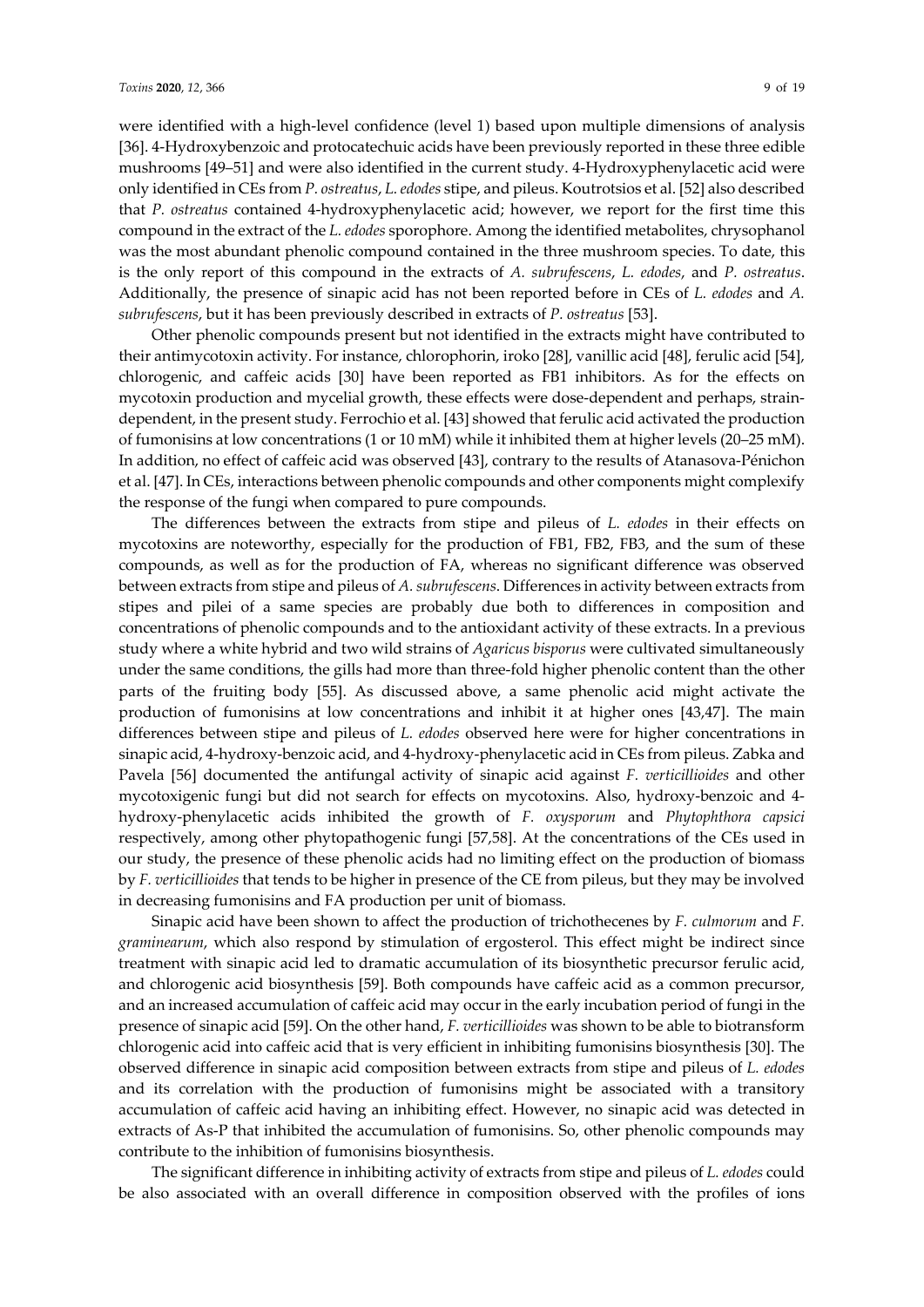detected by liquid chromatography coupled to accurate mass spectrometry. None of the compounds tentatively identified resulted as specific of stipe or pileus and they have not been reported in the literature for their effect, neither on the production of fumonisins and FA by *F. verticillioides* nor on the production of other mycotoxins. However, it is noteworthy that phenylalanine identified in CEs of pileus of *L. edodes* at a significantly higher level than in stipes is also a precursor of the synthesis of caffeic acid, through the conversion into *t*-cinnamic and *p*-coumaric acids [59]. Moreover, farnesyl acetone was identified only in stipe extracts. This compound is a sesquiterpenoid commonly found in plant essential oils and plant extracts, having antimicrobial and antioxidant activities [60,61]. In animal cells, it has been shown to block DNA replication [62], but there is no published data on a putative effect on the production of fumonisins or fusaric acid by fungi. The remaining metabolomic profiles deserve to be more deeply exploited to identify specific molecules to each CE that could be candidates for explaining their differences as inhibitors of the production of fumonisins and fusaric acid by *F. verticillioides*, and, when available, their activity could be tested in concentration response analyses.

## **4. Conclusions**

The present results support the hypothesis that cultivable edible mushrooms have a potential to be a source of natural products for inhibiting the production of fumonisins and FA by *F. verticillioides.* Using methanolic extracts of stipes and pilei from the same sporophores of *L. edodes*, few molecules have been pointed as candidates for explaining differences in activity between methanolic extracts. In coming works, the use of other extracts and a deeper exploitation of metabolic profiles will reinforce our ability to identify efficient combinations of molecules in the extracts responsible for the inhibition or the stimulation of production of both mycotoxins. In addition, bioassay-guided isolation of active compounds in fractions of the active CEs will be accomplished in order to contribute to the identification of novel antifungals and to be able to produce natural mushroom extracts with high anti-mycotoxin activities. As the biological origin of a compound or a more or less purified extract does not fully guarantee its safety, it will be necessary to evaluate their toxicity and thereby ensure the safety of such products before offering them for use in greenhouse or field conditions. A limit to the future development of such extracts as bio-control products could be the production cost and competition with food uses of mushrooms. However, because of their degrading capacities, it is possible to cultivate these mushrooms intended for the production of extracts on contaminated substrates and thus recycle them [35].

## **5. Materials and Methods**

#### *5.1. Fungi*

Strains of *Agaricus subrufescens* (IE-832), *Lentinula edodes* (IE-40), and *Pleurotus ostreatus* (IE-38) were provided by the Unidad de Biotecnología de Hongos Comestibles y Medicinales of the Instituto de Ecología A.C. (UBHCM, INECOL), Veracruz, Mexico.

Two *Fusarium verticillioides* strains were used in the experiments. The strain of *F. verticillioides* Fv63 had been isolated from maize cultivated in France. It was provided by Research Unit Mycology and Food safety (MycSA), INRAE, France. A specimen is deposited at the International Centre for Microbial Resources—Filamentous Fungi (CIRM-CF) collection (Marseille, France), under the reference number BRFM 2251. The second strain of *F. verticillioides* (MY3) had been isolated from maize cultivated in Mexico. The strain of MY3 belongs to the fungal collection at Dr. Javier Plasencia's laboratory (Department of Biochemistry, Faculty of Chemistry, UNAM, Mexico City) and it was kindly provided by Dr. Diana Sánchez-Rangel (INECOL).

#### *5.2. Cultivation of Mushrooms*

The spawn for the three mushroom strains was prepared with sorghum grains and peat moss 2%. Both components were soaked with tap water for 24 h, and pre-cooked at 80 °C for 15 min. The peat moss and grains were drained for 1 h, mixed in bags, and sterilized for 1.5 h. Finally, the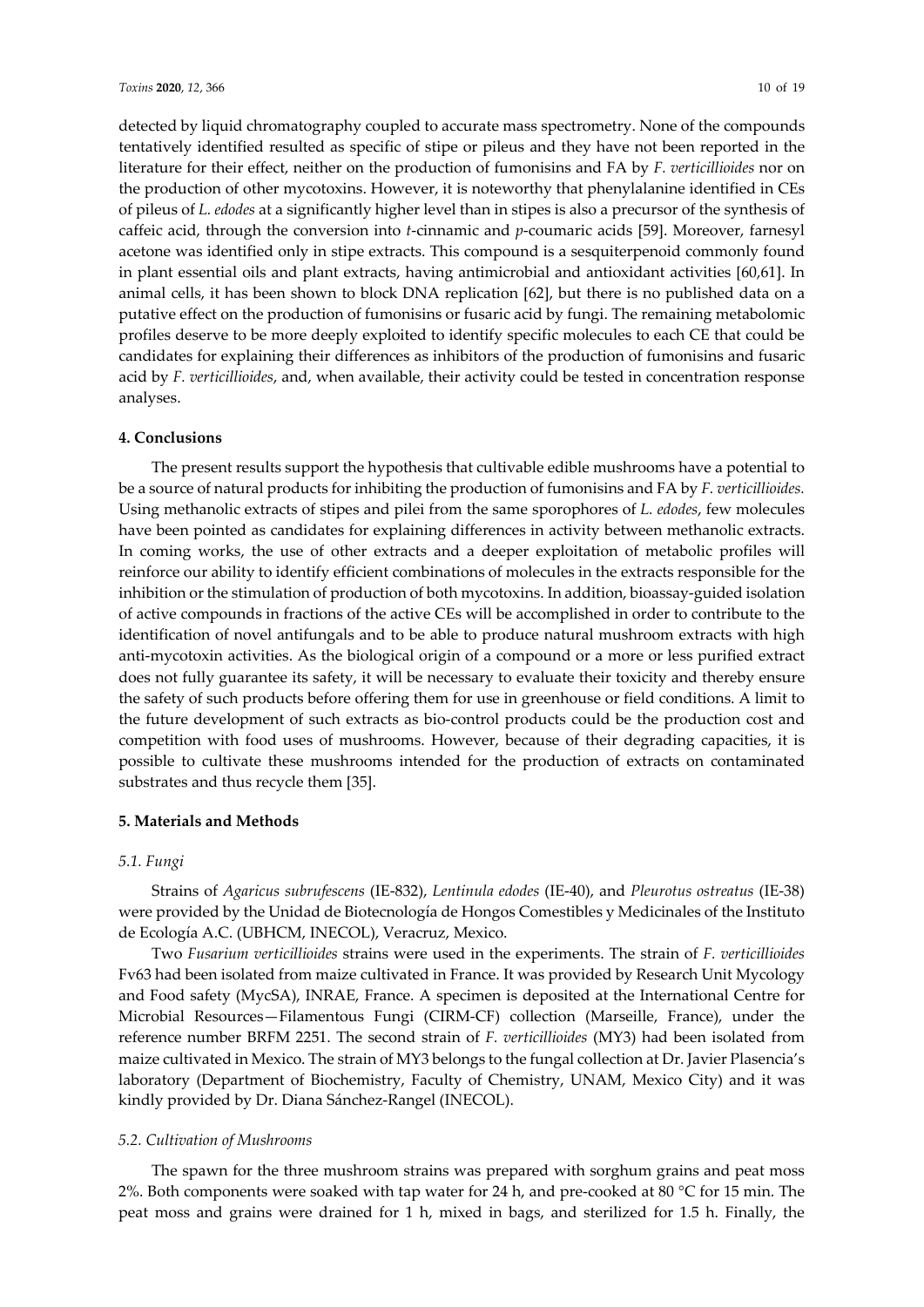substrate was inoculated with plugs of mycelium from potato dextrose agar medium (PDA) and incubated at 25 °C in darkness until the substrate was completely invaded.

The mushrooms were cultivated with different techniques at UBHCM. The cultivation of *A. subrufescens* was performed as in Martos and co-workers [63]. The substrate used was a commercial compost prepared for commercial production of the button mushroom *A. bisporus*, and delivered by Altex Rioxal, Veracruz, México. Wheat straw and poultry manure were the main ingredients for composting (55% and 27%, respectively). Under aseptic conditions, 4 kg of compost were inoculated with 200 g of spawn and incubated at 25 °C in darkness. When the mycelium invaded the substrate completely (46 days after inoculation), the compost was covered with 5 cm of a casing layer containing sand 30%, peat moss 14%, limestone 35%, pulverized pumice 14%, and water 7%. After casing layer colonization, all crops were placed into a ventilated production room at 25 °C, and the relative humidity was always kept above 70%.

To obtain the *L. edodes*' fruiting bodies, this fungus was cultivated following the technique recommended by Mata and Savoie [64]. Sixty grams of spawn were inoculated into 1.4 kg of barley straw added with 5% of oak sawdust and incubated at 25 °C in darkness conditions for about 50 days. Then, the crops were placed into a production room at 18  $^{\circ}$ C, 75–85% relative humidity, and with controlled ventilation.

Finally, *P. ostreatus* was cultivated according to Guzmán et al. [65]. Two thousand grams of spawn were inoculated into 4 kg of barley straw and incubated at 25 °C for 30 days. Subsequently, the crops were moved into the production room with the same conditions as *for L. edodes* cultivation.

Mushrooms were harvested at the commercial stage of development and immediately conditioned. Sporophores of *A. subrufescens* and *L. edodes* were separated by pileus and stipe, but not for *P. ostreatus*, due to the fact that both structures are not well differenced. They were frozen at −80 °C immediately after harvesting.

### *5.3. Production of CEs from Sporophores*

Each part of the sporophore was freeze-dried (LABCONCO® FreeZone 2.5, Kansas City, MO, USA) for 48 h and later ground to a powder (Osterizer® 465-42, Mexico city, Mexico). Dried and pulverized samples (44.0 and 73.9 g for As-P and As-S respectively, 137.0 and 59.9 g for Le-P and Le-S respectively, and 80.0 g for Po) were macerated using MeOH (1:10 w/v) and shaking at 350 rpm on a magnetic stirrer (StableTemp™, Lakeside, CA, USA). The extractions were set in darkness at 21 °C and during 24 h. Afterwards, the extraction liquors were recovered by filtration and the solvent was eliminated in a rotary evaporator under reduced pressure (BÜCHI Rotavapor RII) at 40 °C to yield the corresponding CEs. The recovered mushroom materials were subjected to a second extraction procedure by using the same protocol and these CEs were combined with those obtained in the first extraction.

### *5.4. Cultivation of F. verticillioides in Presence of Muschroom CEs*

*Fusarium verticillioides* Fv63 was cultivated on PDA in tubes and incubated at 25 °C in darkness for 7 days. Thereafter, 6 mL of sterile distilled water was added to each culture, stirred, and diluted to obtain suspensions that contained 3.3 × 107 spores per mL. The My3 strain was incubated at 27 °C for 7 days, and a suspension of  $1 \times 10^6$  spores per mL was prepared.

A glucose, amylopectin, yeast extract, and peptone (GAYEP) medium was obtained by mixing 900 mL of a solution containing 40 g L<sup>-1</sup> glucose and 10 g L<sup>-1</sup> amylopectin from maize (autoclaved for 30 min at 105 °C) and 100 mL of a solution containing 1 g  $L^{-1}$  neopeptone and 1 g  $L^{-1}$  yeast extract, autoclaved for 20 min at 121 °C [54]. It was used for the mycotoxin production by the *F. verticillioides* strains.

For each strain, 100 µL of spore suspensions were added in 25 mL flasks containing 10 mL of GAYEP medium [54]. The extracts (As-P, As-S, Le-P, Le-S, and Po) were dissolved in water, which was used as the vehicle, and independently added to the medium at a concentration of 2 mg  $mL^{-1}$ . The spore suspension was inoculated into GAYEP with water as control. Fv63 was incubated with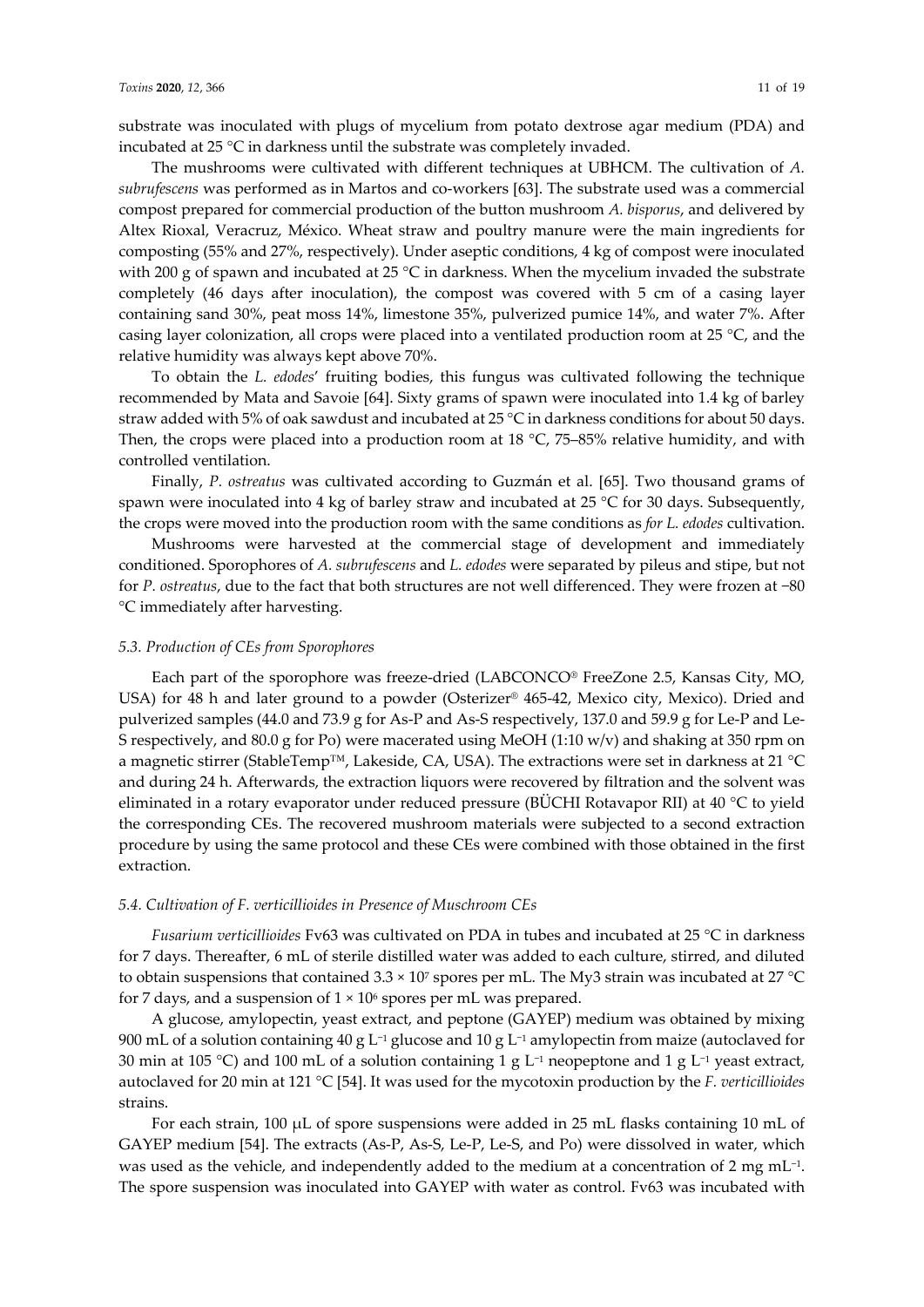shaking (150 rpm) at 25 °C for 14 days and My3 was incubated with 125 rpm at 27 °C for 14 days. For each experiment, cultures were made in triplicate.

## *5.5. Mycelial Biomass Quantification*

For separating biomass, each culture was decanted into previously weighed 15 mL tubes. Then, they were centrifuged at 5000 rpm and 4 °C for 10 min. The fungal biomass was frozen at −80 °C and the supernatant was stored at −20 °C until mycotoxins were quantified. Fungal biomass was freezedried for 48 h and weighted.

## *5.6. Analyses of Mycotoxins*

For the quantification of FB1, FB2, and FB3, fumonisins were extracted from culture media (supernatants) as described previously by Picot et al. [54]. Firstly, the pH of each sample was adjusted between 5.8 and 6.5 using sodium hydroxide (Sigma-Aldrich, Toluca, Mexico) (1 N) and hydrochloric acid (Sigma-Aldrich) (1 N) solutions. An ion exchange column (Blond Elut LRC-SAX 500 mg Agilent technologies) was washed with 5 mL of MeOH high-performance liquid chromatography (HPLC) grade (Interchim, Montluçon, France), and then 5 mL MeOH/Milli Q water (3:1, v:v). After column conditioning, 5 mL sample were added, and rinsed successively with 5 mL MeOH/Milli Q water (3:1, v:v) and 3 mL MeOH. Finally, fumonisins were eluted with 10 mL MeOH/acetic acid 1%. The solvent evaporation was achieved in a heating system at 60 °C under nitrogen flow. Sample extracts were resuspended in 200 µL of MeOH HPLC-grade, stirred for 30 s, and filtered through a 0.2 µm filter. Fumonisin concentrations were determined using a Shimadzu Prominence ultra-high-performance liquid chromatography system (UHPLC) chain composed of two LC-30AD pumps, and one autosampler (SIL-30AC) coupled to a fluorescence detector (RF-20A), where the derivatization with o-phthalaldehyde (OPA) and β-mercaptoethanol was performed automatically to make the fumonisins fluorescent. The mobile phase was 77% of MeOH in HPLC-grade with 23% of NaH2PO4 2H<sub>2</sub>O 0.1 mol L<sup>-1</sup>. The flow was 1.2 mL min<sup>-1</sup>. The injection volume was 5  $\mu$ L. The column was a Phenomenex, Kinetex C18, 150 × 4.5 mm, 2.5 µm. Retention times of detected toxins were compared with commercial standards of FB1, FB2, and FB3 (Romer Labs, Austria). A calibration curve for each fumonisin was made in a concentration range of 1 to 50 ppm ( $\mathbb{R}^2$  values  $\geq 0.97$  were considered for the linearity range). Data were expressed as µg of excreted fumonisin per g of dry biomass.

FA and FB1 were analyzed with a 1290 infinity Agilent UHPLC coupled to a 6460 Agilent triple quadrupole (QqQ) mass spectrometer (MS) with a dynamic multiple reaction monitoring (dMRM) method. The transition for FA and FB1 were 722.4 > 352.3 and 180.1 > 134.1 respectively, with collision energy of 20 and 40 V, respectively. The polarity used for both compounds was positive and the ionization source was electrospray. Tubes containing 5 mL of culture medium (supernatant) were freeze-dried for 48 h. Each obtained extract was dissolved in 1 mL of MeOH ≥99.9% LC-MS ultra CHROMASOL® for UPLC (Sigma-Aldrich) with 0.1% of formic acid LC-MS grade (Sigma-Aldrich) by stirring for 5 min, sonicated for 5 min, and stirred for 30 s more. All samples were filtered through a 0.2 µm filter. For UHPLC separation, the mobile phases were water with 0.1% of formic acid (A solution) (MS-grade, SIGMA-ALDRICH) and a solution of acetonitrile 90% with 0.1% of formic acid (MS-grade, SIGMA-ALDRICH) (B solution) (Table 3). The flow was 0.3 mL/min. The injection volume was 1  $\mu$ L. The column was an Agilent, Zorbax SB-C18, 2.1  $\times$  50 mm, 1.8 Microns. The column temperature was  $40 \pm 0.8$  °C.

The gradient elution was as follows: 1% B for 3 min, 1% to 99% B for 9 min, 99% B for 2 min, 1– 99% B for 1 min. Mass spectrometry conditions were set as follow: the gas temperature was 325 °C and its flow rate was 6 L/min. Nebulizer was 45 psi. 350 °C of sheath gas temperature and its flow rate was 11 L/min. 3500 of capillary voltage and 500 of nozzle voltage.

Retention times of detected toxins were compared with standards of FB1 and FA (Sigma-Aldrich®). A calibration curve for each mycotoxin was made in a concentration range of 0.5 to 17  $\mu$ M ( $\mathbb{R}^2$  values  $\geq 0.97$  were considered for the linearity range). Data were expressed as µg of excreted FB1/FA per mg of dry biomass, and the percentage of inhibition of each treatment was calculated according to their respective negative control with the following equation: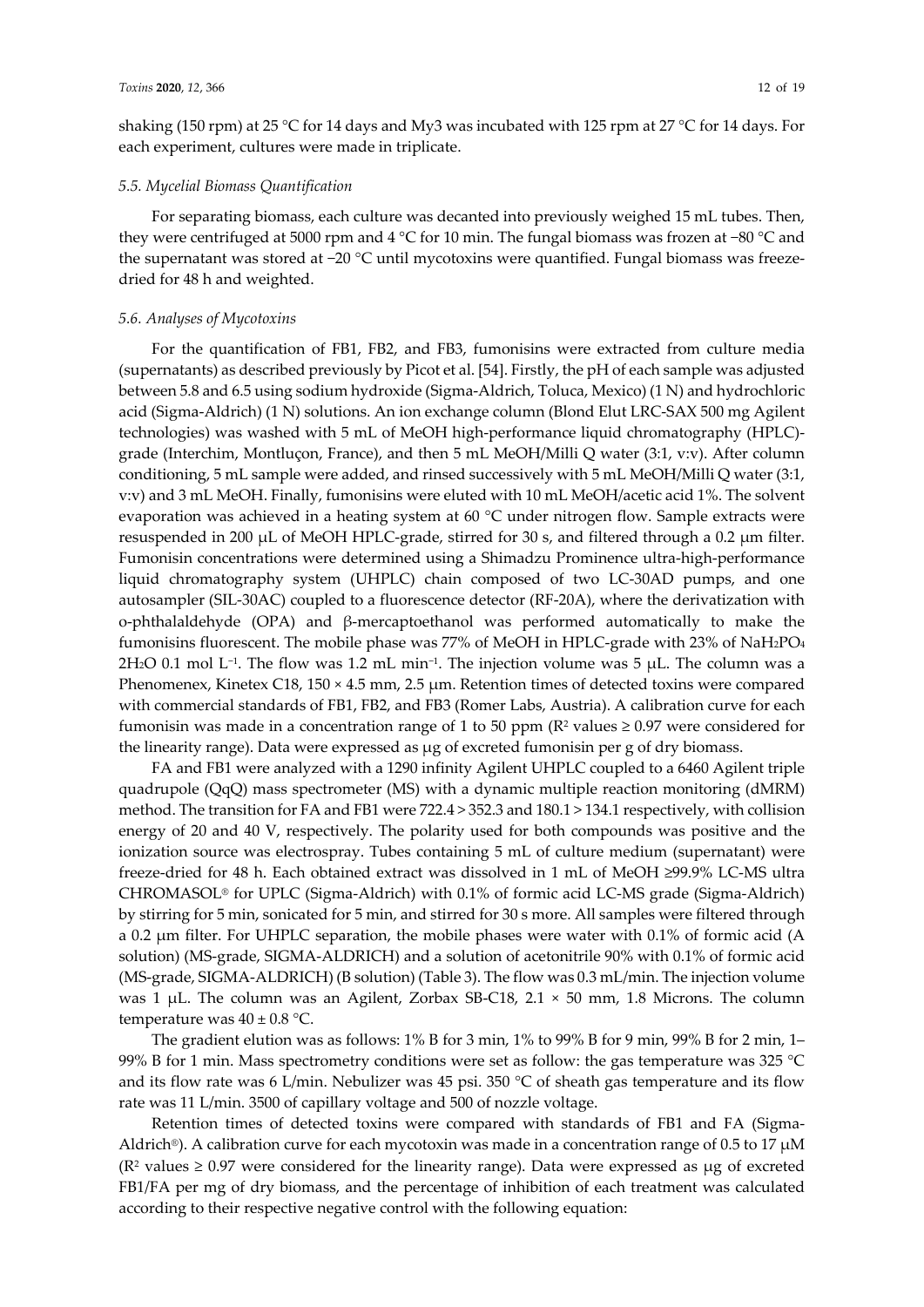% inhibition = 
$$
100 - \frac{(T \times 100)}{C}
$$

where:  $T = \text{mycotoxin concentration in the treatment, and } C = \text{mycotoxin concentration in the control.}$ 

#### *5.7. Metabolomic Analysis and Chemical Profiling of the CEs*

Solutions of 20 mg mL<sup>-1</sup> of the six CEs were prepared in MeOH  $\geq$  99.9% LC-MS ultra CHROMASOL® for UHPLC-MS (Sigma-Aldrich) 0.1% formic acid LC-MS-grade (Sigma-Aldrich). The samples were filtered with nylon membrane filters, with  $0.2 \mu m$  pore size (Acrodisc®, Mexico City, Mexico). Finally, all samples were injected in a UHPLC (Acquity Class I, Waters™, Burnsville, MN, USA) coupled to a quadrupole time of flight (QTOF) high-resolution mass spectrometry analyzer (HRMS, Synapt G2-Si, Waters™).

The chromatography was performed on an Acquity BEH column (1.7  $\mu$ m, 2.1 × 50) with a column oven and sample temperatures of 40 and 15 °C, respectively. The mobile phase consisted of water and acetonitrile, both with 0.1% formic acid (Sigma). The gradient conditions of the mobile phases were 0–13 min liner gradient 1–80% of acetonitrile/0.1% formic acid (total run time: 20 min). The flow rate was  $0.3$  mL min<sup>-1</sup> and 1  $\mu$ L of extract was injected. The mass spectrometric analysis was achieved with an electrospray ionization (ESI) source in positive mode with a capillary, sampling cone, and source offset voltages of 3000, 40, and 80 V, respectively. The source temperature was 100 °C and the desolvation temperature was 20 °C. The desolvation gas flow was 600 L/h and the nebulizer pressure was 6.5 Bar. The conditions used for MS analysis were mass range 50–1200 Da, function 1 CE, 6 V, function 2 CER 10–30 V, and scan time 0.5 s.

For tentative identification of the metabolites from CEs with contrasted biological activity, a search of chemical compounds being present either in stipes or pilei of *L. edodes*, but not in both, was made using MassLynx software (Waters®) by the comparison of the m/z values of the precursor and products ions with those reported in the spectral databases, such as METLIN and FooDB (metlin.scripps.edu and foodb.ca, respectively). A mass accuracy error lower than 5 ppm was accepted.

### *5.8. Analysis of Phenolic Compounds*

A total of 60 specific phenolic compounds were searched for identification and quantification in all CEs from sporophores by using the protocol reported by Juárez-Trujillo et al. [66]. All samples were analyzed by UHPLC-MS-QqQ with a dMRM as an acquisition method [66].

The chromatographic analysis was carried out on a ZORBAX SB-C18 column (1.8  $\mu$ m, 2.1  $\times$  50 mm; Agilent Technologies) with the column oven temperature at 40 °C. The mobile phase consisted of (A) water and (B) acetonitrile, both containing 0.1% formic acid. The gradient conditions of the mobile phase were: 0 min 1% B, 0.1–40 min linear gradient 1–40% B, 40.1–42 min linear gradient 40– 90% B, 42.1–44 min isocratic 90% B, 44.1–46 min linear gradient 1–90% B, 46.1–47 min 1% B isocratic (total run time 47 min). The flow rate was  $0.1$  mL/min, and  $5 \mu$ L was the sample injection volume. The ESI source was operated in positive and negative ionization modes. The desolvation temperature was 300 °C, the cone gas (N2) flow was 5 L/min, the nebulizer pressure was 45 Psi, the sheath gas temperature was 250 °C, the sheath gas flow was 11 L/min, the capillary voltage (positive and negative) was 3500 V, and the nozzle voltage (positive and negative) was 500 V. The fragmentor voltage was 100 V and the cell accelerator voltage was 7 V for all compounds. The identity was corroborated by co-elution with authentic standards under the same analytical conditions above described for each phenolic compound. A calibration curve in a concentration range of 0.5–17  $\mu$ M was prepared for quantitation of each compound ( $R^2$  values  $\geq$  0.97 were considered for the linearity range). The dMRM transition for each compound was reported by Juárez-Trujillo et al. [62]. The data were processed using the MassHunter Workstation software, version B.06.00 (Agilent Technologies, Santa Clara, CA, USA), and the results were expressed as  $\mu$ g g<sup>-1</sup> of CE.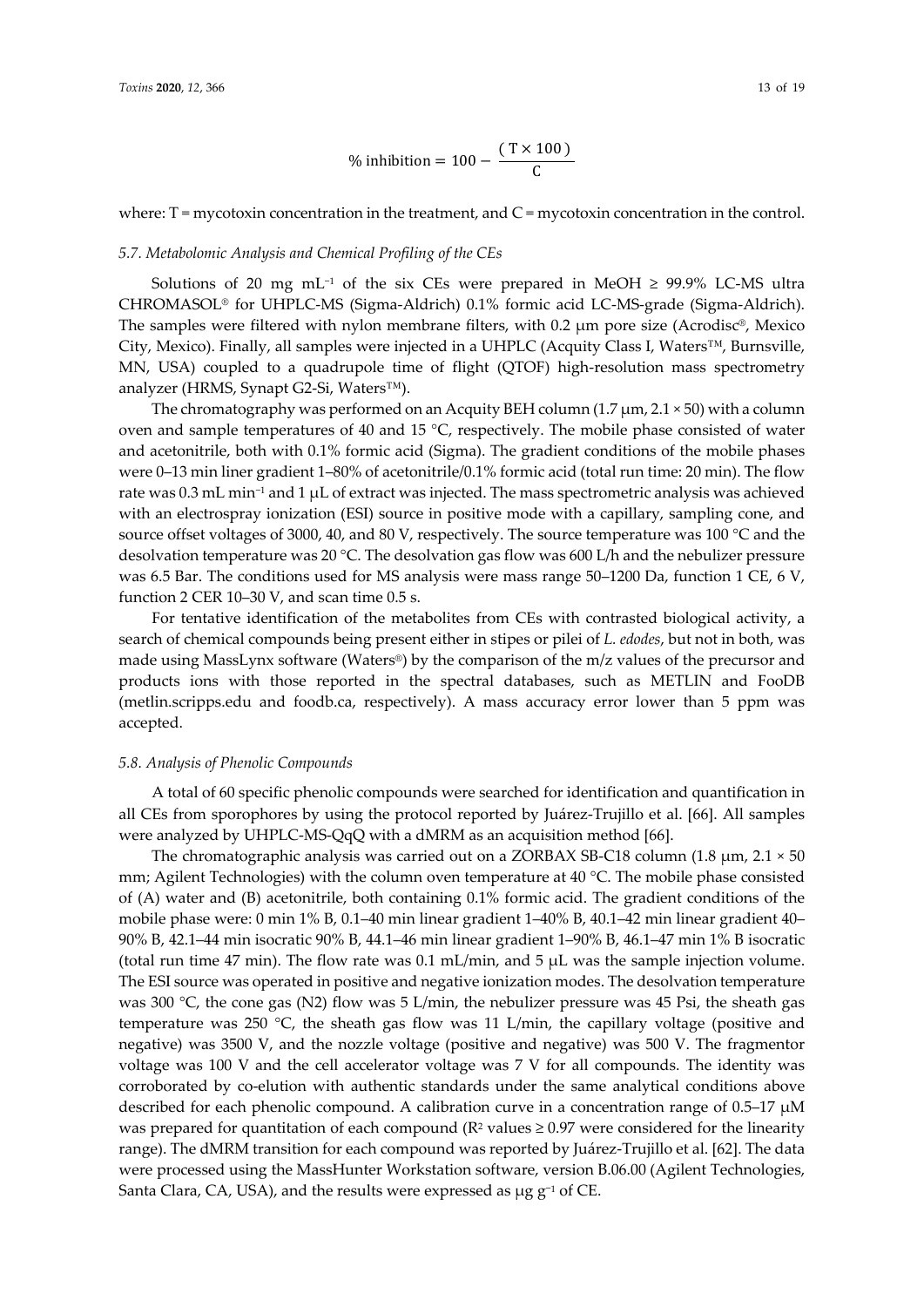A factorial design housed in a completely randomized design were accomplished in the experimental stage. In order to determine some differences among CEs with respect to the control, the one-way analysis of variance (ANOVA) was used with R Studio® software (version 3.6.1, RStudio, Boston, MA, USA, at a level of significance set at 0.05. Means for groups in homogeneous subsets were determined using the Tukey's multiple comparisons test (Tukey's post hoc test), at the 95% confidence interval. Transformation data (log10) was carried out when the results did not show normality (Shapiro–Wilk's test) or homoscedasticity (Bartlett's test) among treatments. All data were presented as mean values with their standard deviation indicated (mean ± SD).

In the untargeted metabolomics approach, differences between the metabolomes of the five CEs were visualized with a PCA using the retention times and the m/z values obtained from the UHPLC-HRMS-QTOF analysis. After PCA, a volcano plot analysis was achieved to compare the datasets of the two CEs from *L. edodes* (stipe and pileus) and point out which metabolites were significantly different between the samples. The volcano plot also calculated fold change and *p*-values to allow a comparison of absolute value changes between the two group of means. The variable was reported as significant if the value was above a fold change of 2, and the level of significance was set at 0.05. Both analyses were carried out with four replicates. The PCA was accomplished with the MassLynx and MarkerLynx softwares (Waters™) and the volcano plot with the Metaboanalyst 4.0 software (metaboanalyst.ca, Montreal, Canada). All variables were Pareto-scaled prior to analyses.

**Author Contributions:** Conceptualization, J.-M.S., G.M., V.A, S.C., and J.A.G.-A.; Supervision J.-M.S., G.M., D.S., and J.A.G.-A, methodology, V.A., S.C., J.L.M-V., and C.O.; investigation D.M., S.C., and J.L.M-V.; writingoriginal draft preparation, D.M. and J.-M.S.; writing—review and editing, G.M., D.S., V.A, S.C., and J.A.G.-A. All authors have read and agreed to the published version of the manuscript.

**Funding:** This research was funded by CONACyT (No. 487726), FORDECyT (No. 273647 and 292399), and INECOL.

**Acknowledgments:** The authors would like to thank the technical staff of the Planta de Cultivo de Hongos Comestibles y Medicinales (Mycology Unit-INECOL, Red de Manejo Biotecnológico de Recursos, Xalapa, Mexico), Laboratorio de Química de Productos Naturales (BioMimic-INECOL, Red de Estudios Moleculares Avanzados, Xalapa, Mexico), and Mycologie et Sécurité des Aliments (MycSA-INRAE, Bordeaux, France) for their valuable assistance. The authors also thank Christopher Jeffrey (University of Nevada) for his assistance in the revision of this manuscript.

**Conflicts of Interest:** The authors declare no conflict of interest. The funders had no role in the design of the study; in the collection, analyses, or interpretation of data; in the writing of the manuscript, or in the decision to publish the results.

## **References**

- 1. Stockmann-Juvala, H.; Savolainen, K. A review of the toxic effects and mechanisms of action of fumonisin B1. *Hum. Exp. Toxicol.* **2008**, *27*, 799–809, doi:10.1177/0960327108099525.
- 2. Smith, M.-C.; Madec, S.; Coton, E.; Hymery, N. Natural Co-Occurrence of Mycotoxins in Foods and Feeds and Their in vitro Combined Toxicological Effects. *Toxins* **2016**, *8*, 94, doi:10.3390/toxins8040094.
- 3. Oldenburg, E.; Höppner, F.; Ellner, F.; Weinert, J. Fusarium diseases of maize associated with mycotoxin contamination of agricultural products intended to be used for food and feed. *Mycotoxin Res.* **2017**, *33*, 167– 182, doi:10.1007/s12550-017-0277-y.
- 4. Munkvold, G.P.; Arias, S.; Taschl, I.; Gruber-Dorninger, C. Mycotoxins in Corn: Occurrence, Impacts, and Management. In *Corn*; Elsevier BV: Amsterdam, The Netherlands, 2019; pp. 235–287.
- 5. Bartok, T.; Szécsi, Á.; Szekeres, A.; Ákos, M.; Bartók, M. Detection of new fumonisin mycotoxins and fumonisin-like compounds by reversed-phase high-performance liquid chromatography/electrospray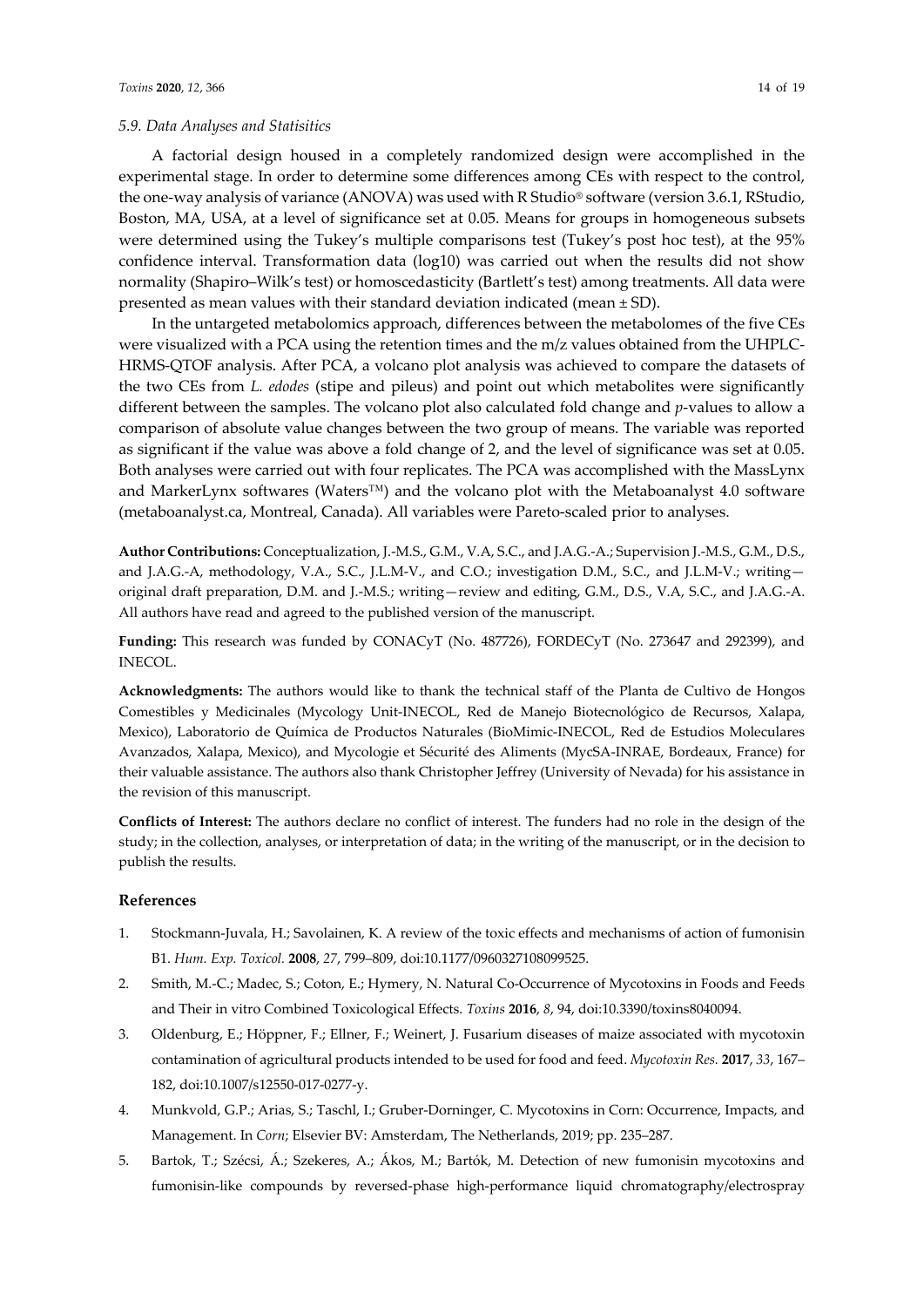ionization ion trap mass spectrometry. *Rapid Commun. Mass Spectrom.* **2006**, *20*, 2447–2462, doi:10.1002/rcm.2607.

- 6. Munkvold, G.P. *Fusarium Species and Their Associated Mycotoxin*s; Springer Science and Business Media LLC: Berlin/Heidelberg, Germany, 2016; pp. 51–106.
- 7. Marasas, W.F.O. Fumonisins: Their implications for human and animal health. *Nat. Toxins* **1995**, *3*, 193–198, doi:10.1002/nt.2620030405.
- 8. Alizadeh, A.M.; Roshandel, G.; Roudbarmohammadi, S.; Roudbary, M.; Sohanaki, H.; Ghiasian, S.A.; Taherkhani, A.; Semnani, S.; Aghasi, M. Fumonisin B1 Contamination of Cereals and Risk of Esophageal Cancer in a High Risk Area in Northeastern Iran. *Asian Pac. J. Cancer Prev.* **2012**, *13*, 2625–2628, doi:10.7314/apjcp.2012.13.6.2625.
- 9. IARC. Some traditional herbal medicines, some mycotoxins, naphthalene, and styrene. In *International Agency for Research on Cancer Monographs on the Evaluation of Carcinogenic Risks to Humans*; IARC Press: Lyon, France, 2002.
- 10. Missmer, S.A.; Suarez, L.; Felkner, M.; Wang, E.; Merrill, A.H.; Rothman, K.J.; Hendricks, K.A. Exposure to Fumonisins and the Occurrence of Neural Tube Defects along the Texas–Mexico Border. *Environ. Heal. Perspect.* **2006**, *114*, 237–241, doi:10.1289/ehp.8221.
- 11. Waes, J.G.-V.; Starr, L.; Maddox, J.; Aleman, F.; Voss, K.A.; Wilberding, J.; Riley, R.T. Maternal fumonisin exposure and risk for neural tube defects: Mechanisms in an in vivo mouse model. *Birth Defects Res. Part A Clin. Mol. Teratol.* **2005**, *73*, 487–497, doi:10.1002/bdra.20148.
- 12. Rafael, G.A.B.; Francisco, D.C.C.F.; Juliana, D.A.C.; Amilton, P.R.C.; Maria, M.G.P.N.; Maria, C.S.M. Fusarium spp. And fumonisin in feed for equine and its importance for occurrence of leukoencephalomalacia. *Afr. J. Microbiol. Res.* **2016**, *10*, 1248–1256, doi:10.5897/ajmr2016.8204.
- 13. Reyes-Velázquez, W.P.; Anguiano-Sevilla, C.N.; Anguiano-Estrella, R.; Jiménez, L.A.; Torres-Morán, P.; Rojo, F. Niveles de fumonisinas en rastrojo de maíz para consumo equino en el estado de Jalisco. *Rev. Mex. Cienc. Pecu.* **2018**, *9*, 846–854, doi:10.22319/rmcp.v9i4.4651.
- 14. Haschek, W.M.; Gumprecht, L.A.; Smith, G.; Tumbleson, M.E.; Constable, P.D. Fumonisin toxicosis in swine: An overview of porcine pulmonary edema and current perspectives. *Environ. Heal. Perspect.* **2001**, *109*, 251–257, doi:10.1289/ehp.01109s2251.
- 15. Diniz, S.; Oliveira, R.C. Effects of fusaric acid on Zea mays L. seedlings. *Phyton Int. J. Exp. Bot.* **2009**, *78*, 155– 160.
- 16. Stipanovic, R.D.; Puckhaber, L.; Liu, J.; Bell, A. Phytotoxicity of fusaric acid and analogs to cotton. *Toxicon* **2011**, *57*, 176–178, doi:10.1016/j.toxicon.2010.10.006.
- 17. Dong, X.; Ling, N.; Wang, M.; Shen, Q.; Guo, S. Fusaric acid is a crucial factor in the disturbance of leaf water imbalance in Fusarium-infected banana plants. *Plant Physiol. Biochem.* **2012**, *60*, 171–179, doi:10.1016/j.plaphy.2012.08.004.
- 18. Singh, V.K.; Singh, H.B.; Upadhyay, R.S. Role of fusaric acid in the development of 'Fusarium wilt' symptoms in tomato: Physiological, biochemical and proteomic perspectives. *Plant Physiol. Biochem.* **2017**, *118*, 320–332, doi:10.1016/j.plaphy.2017.06.028.
- 19. Abdul, N.S.; Nagiah, S.; Chuturgoon, A.A. Fusaric acid induces mitochondrial stress in human hepatocellular carcinoma (HepG2) cells. *Toxicon* **2016**, *119*, 336–344, doi:10.1016/j.toxicon.2016.07.002.
- 20. Ghazi, T.; Nagiah, S.; Tiloke, C.; Abdul, N.S.; Chuturgoon, A.A. Fusaric acid induces DNA damage and post-translational modifications of p53 in human hepatocellular carcinoma (HepG(2)) cells. *J. Cell Biochem.* **2017**, *118*, 3866–3874, doi:10.1016/j.toxicon.2016.07.002.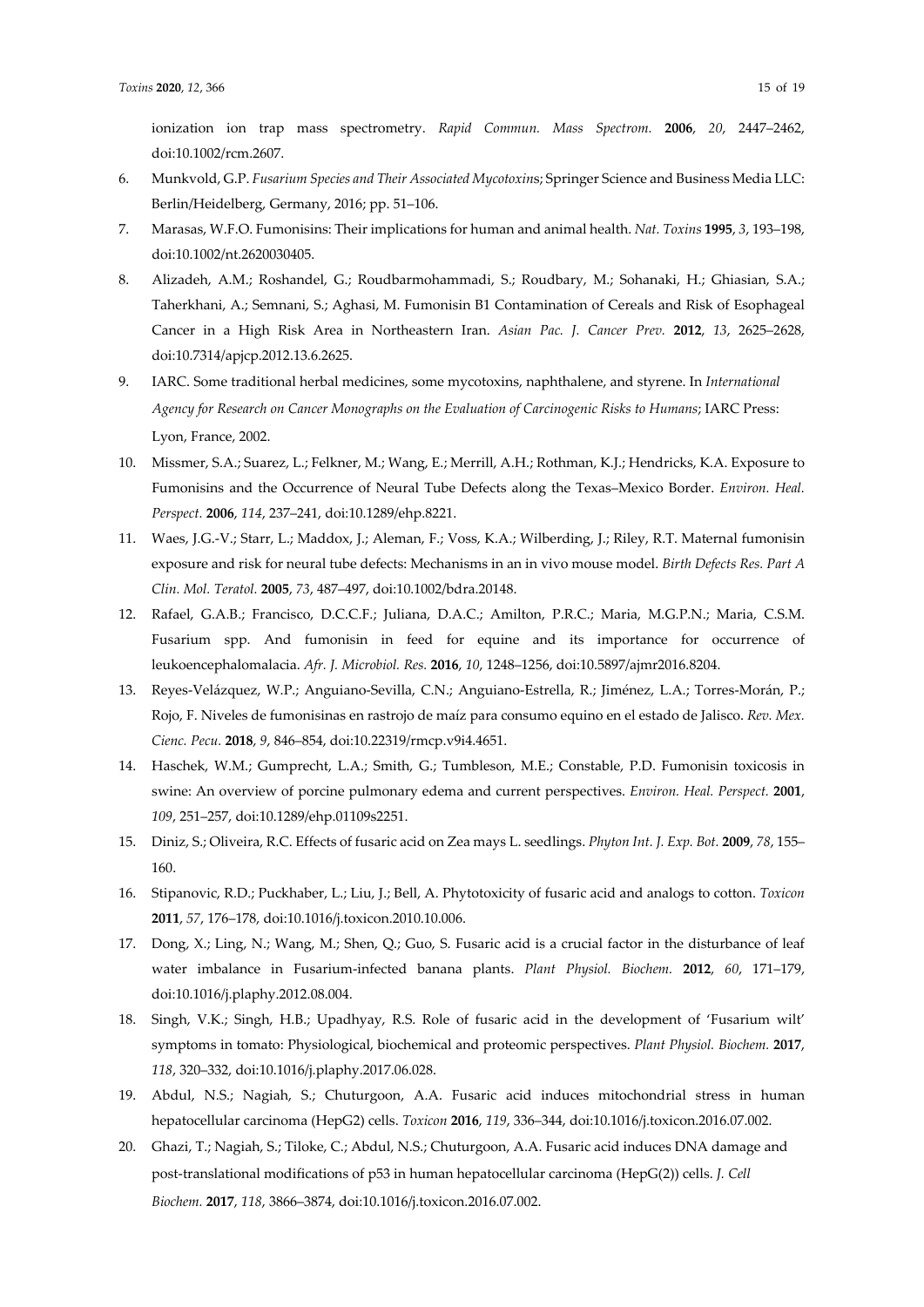- 21. Devnarain, N.; Tiloke, C.; Nagiah, S.; Chuturgoon, A.A. Fusaric acid induces oxidative stress and apoptosis in human cancerous oesophageal SNO cells. *Toxicon* **2017**, *126*, 4–11, doi:10.1016/j.toxicon.2016.12.006.
- 22. Mamur, S.; Unal, F.; Yılmaz, S.; Erikel, E.; Yuzbasioglu, D. Evaluation of the cytotoxic and genotoxic effects of mycotoxin fusaric acid. *Drug Chem. Toxicol.* **2018**, *43*, 149–157, doi:10.1080/01480545.2018.1499772.
- 23. Porter, J.K.; Bacon, C.W.; Wray, E.M.; Hagler, W.M. Fusaric acid inFusarium moniliforme cultures, corn, and feeds toxic to livestock and the neurochemical effects in the brain and pineal gland of rats. *Nat. Toxins* **1995**, *3*, 91–100, doi:10.1002/nt.2620030206.
- 24. Yin, E.S.; Rakhmankulova, M.; Kucera, K.; Filho, J.S.; Portero, C.E.; Narvaez-Trujillo, A.; Holley, S.A.; Strobel, S.A. Fusaric acid induces a notochord malformation in zebrafish via copper chelation. *BioMetals* **2015**, *28*, 783–789, doi:10.1007/s10534-015-9855-7.
- 25. Bacon, C.W.; Porter, J.K.; Norred, W.P. Toxix interaction of fumonisin B1 and fusaric acid measured by injection into fertile chiclen eggs. *Mycopathologia* **1995**, *129*, 29–35.
- 26. Magan, N.; Aldred, D. Post-harvest control strategies: Minimizing mycotoxins in the food chain. *Int. J. Food Microbiol.* **2007**, *119*, 131–139, doi:10.1016/j.ijfoodmicro.2007.07.034.
- 27. Nava-Pérez, E.; García-Gutiérrez, C.; Camacho-Báez, J.R.; Vázquez-Montoya, E.L. Bioplaguicidas: Una opción para el control biológico de plagas. *Ra Ximhai* **2012**, *8*, 17–30, doi:10.35197/rx.08.03.e2.2012.03.en.
- 28. Beekrum, S.; Govinden, R.; Padayachee, T.; Odhav, B. Naturally occurring phenols: A detoxification strategy for fumonisin B1. *Food Addit. Contam.* **2003**, *20*, 490–493, doi:10.1080/0265203031000098678.
- 29. Telles, A.C.; Kupski, L.; Furlong, E.B. Phenolic compound in beans as protection against mycotoxins. *Food Chem.* **2017**, *214*, 293–299, doi:10.1016/j.foodchem.2016.07.079.
- 30. Atanasova-Penichon, V.; Bernillon, S.; Marchegay, G.; Lornac, A.; Pinson-Gadais, L.; Ponts, N.; Zehraoui, E.; Barreau, C.; Richard-Forget, F. Bioguided Isolation, Characterization, and Biotransformation by Fusarium verticillioides of Maize Kernel Compounds That Inhibit Fumonisin Production. *Mol. Plant-Microbe Interact.* **2014**, *27*, 1148–1158, doi:10.1094/mpmi-04-14-0100-r.
- 31. Ferruz, E.; Loran, S.; Herrera, M.; Gimenez, I.; Bervis, N.; Barcena, C.; Carramiñana, J.J.; Juan, T.; Herrera, A.; Ariño, A. Inhibition of Fusarium Growth and Mycotoxin Production in Culture Medium and in Maize Kernels by Natural Phenolic Acids. *J. Food Prot.* **2016**, *79*, 1753–1758, doi:10.4315/0362-028x.jfp-15-563.
- 32. Pilu, R.; Cassani, E.; Sirizzotti, A.; Petroni, K.; Tonelli, C.; Pilu, R. Effect of flavonoid pigments on the accumulation of fumonisin B1 in the maize kernel. *J. Appl. Genet.* **2010**, *52*, 145–152, doi:10.1007/s13353-010- 0014-0.
- 33. Robles-Hernández, L.; Cecilia-González- Franco, A.; Soto-Parra, J.M.; Montes-Domínguez, F. Review of agricultural and medicinal applications of basidiomycete mushrooms. *Tecnociencia Chihuahua* **2002**, *2*, 95– 107.
- 34. Alves, M.; Ferreira, I.C.; Dias, J.; Teixeira, V.; Martins, A.; Pintado, M.M. A Review on Antifungal Activity of Mushroom (Basidiomycetes) Extracts and Isolated Compounds. *Curr. Top. Med. Chem.* **2013**, *13*, 2648– 2659, doi:10.2174/15680266113136660191.
- 35. Savoie, J.-M.; Mata, G.; Penichon, V.A.; Foulonge-Oriol, M. Using mushroom-forming fungi in preventing and reducing mycotoxins in cereal products. *Sci. Fungorum* **2019**, *49*, e1256, doi:10.33885/sf.2019.49.1256.
- 36. Sumner, L.W.; Amberg, A.; Barrett, D.A.; Beale, M.H.; Beger, R.; Daykin, C.A.; Fan, T.W.-M.; Fiehn, O.; Goodacre, R.; Griffin, J.; et al. Proposed minimum reporting standards for chemical analysis Chemical Analysis Working Group (CAWG) Metabolomics Standards Initiative (MSI). *Metabolomics* **2007**, *3*, 211–221, doi:10.1007/s11306-007-0082-2.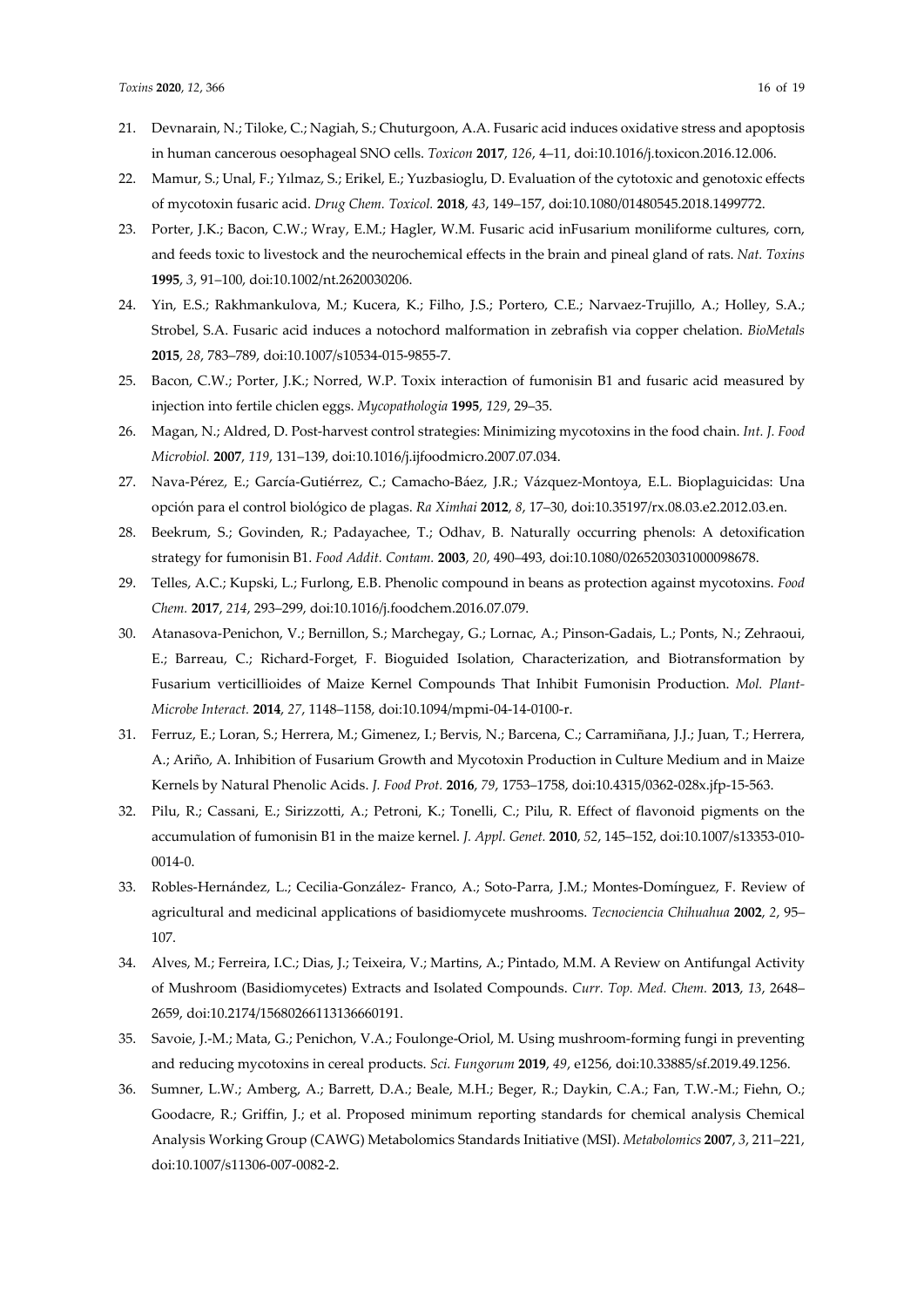- 37. Sasaki, S.H.; Linhares, R.E.; Nozawa, C.M.; Montalván, R.; Paccola-Meirelles, L.D. Strains of Lentinula edodes suppress growth of phytopathogenic fungi and inhibit Alagoas serotype of vesicular stomatitis virus. *Braz. J. Microbiol.* **2001**, *32*, 52–55, doi:10.1590/s1517-83822001000100012.
- 38. Chen, J.T.; Huang, J.W. Antimicrobial activity of edible mushroom culture filtrates on plant pathogens. *Plant Pathol. Bul.* **2010**, *4*, 261–270.
- 39. Stojković, D.; Reis, F.S.; Glamočlija, J.; Ćirić, A.; Barros, L.; Van Griensven, L.J.L.D.; Ferreira, I.C.; Sokovic, M. Cultivated strains of Agaricus bisporus and A. brasiliensis: Chemical characterization and evaluation of antioxidant and antimicrobial properties for the final healthy product natural preservatives in yoghurt. *Food Funct.* **2014**, *5*, 1602, doi:10.1039/c4fo00054d.
- 40. Ishihara, A.; Goto, N.; Kikkawa, M.; Ube, N.; Ushijima, S.; Ueno, M.; Ueno, K.; Osaki-Oka, K. Identification of antifungal compounds in the spent mushroom substrate of Lentinula edodes. *J. Pestic. Sci.* **2018**, *43*, 108– 113, doi:10.1584/jpestics.d17-094.
- 41. Spremo, N.; Atlagic, K.; Rakić, M.; Janjušević, L.; Ignjatov, M.; Bjelić, D.; Karaman, M. Antifungal activity of macrofungi extracts on phytopathogenic fungal strains of genera Fusarium sp. And Alternaria sp. *Zb. Matic Srp. Prir. Nauk.* **2017**, *133*, 231–240, doi:10.2298/zmspn1733231s.
- 42. Nowacka-Jechalke, N.; Nowak, R.; Drozd, M.; Olech, M.; Los, R.; Malm, A. Analysis of phenolic constituents, antiradical and antimicrobial activity of edible mushrooms growing wild in Poland. *LWT* **2014**, *59*, 689–694, doi:10.1016/j.lwt.2014.05.041.
- 43. Ferrochio, L.; Cendoya, E.; Farnochi, M.C.; Massad, W.; Ramirez, M.L. Evaluation of ability of ferulic acid to control growth and fumonisin production of Fusarium verticillioides and Fusarium proliferatum on maize based media. *Int. J. Food Microbiol.* **2013**, *167*, 215–220, doi:10.1016/j.ijfoodmicro.2013.09.005.
- 44. Dambolena, J.S.; Lopez, A.; Canepa, M.; Theumer, M.; Zygadlo, J.; Rubinstein, H. Inhibitory effect of cyclic terpenes (limonene, menthol, menthone and thymol) on Fusarium verticillioides MRC 826 growth and fumonisin B1 biosynthesis. *Toxicon* **2008**, *51*, 37–44, doi:10.1016/j.toxicon.2007.07.005.
- 45. Ansari, M.A.; Anurag, A.; Fatima, Z.; Hameed, S. Natural phenolic compounds: A potential antifungal agent. In *Microbial Pathogens and Strategies for Combating Them: Science, Technology and Education*; Méndez-Vilas, A., Ed.; Formatex Research Center: Badajoz, Spain, 2013; pp. 189–195.
- 46. Ponts, N. Mycotoxins are a component of Fusarium graminearum stress-response system. *Front. Microbiol.* **2015**, *6*, 1800, doi:10.3389/fmicb.2015.01234.
- 47. Atanasova-Penichon, V.; Barreau, C.; Richard-Forget, F. Antioxidant Secondary Metabolites in Cereals: Potential Involvement in Resistance to Fusarium and Mycotoxin Accumulation. *Front. Microbiol.* **2016**, *7*, 6182, doi:10.3389/fmicb.2016.00566.
- 48. Samapundo, S.; Devlieghere, F.; de Meulenaer, B.; Geeraerd, A.; van Impe, J.; Debevere, J. Predictive modelling of the individual and combined effect of water activity and temperature on the radial growth of Fusarium verticilliodes and F. proliferatum on corn. *Int. J. Food Microbiol.* **2005**, *105*, 35–52, doi:10.1016/j.ijfoodmicro.2005.06.007.
- 49. Kim, M.-Y.; Seguin, P.; Ahn, J.-K.; Kim, J.-J.; Chun, S.-C.; Kim, E.-H.; Seo, S.-H.; Kang, E.-Y.; Kim, S.-L.; Park, Y.-J.; et al. Phenolic Compound Concentration and Antioxidant Activities of Edible and Medicinal Mushrooms from Korea. *J. Agric. Food Chem.* **2008**, *56*, 7265–7270, doi:10.1021/jf8008553.
- 50. Reis, F.S.; Martins, A.; Barros, L.; Ferreira, I.C. Antioxidant properties and phenolic profile of the most widely appreciated cultivated mushrooms: A comparative study between in vivo and in vitro samples. *Food Chem. Toxicol.* **2012**, *50*, 1201–1207, doi:10.1016/j.fct.2012.02.013.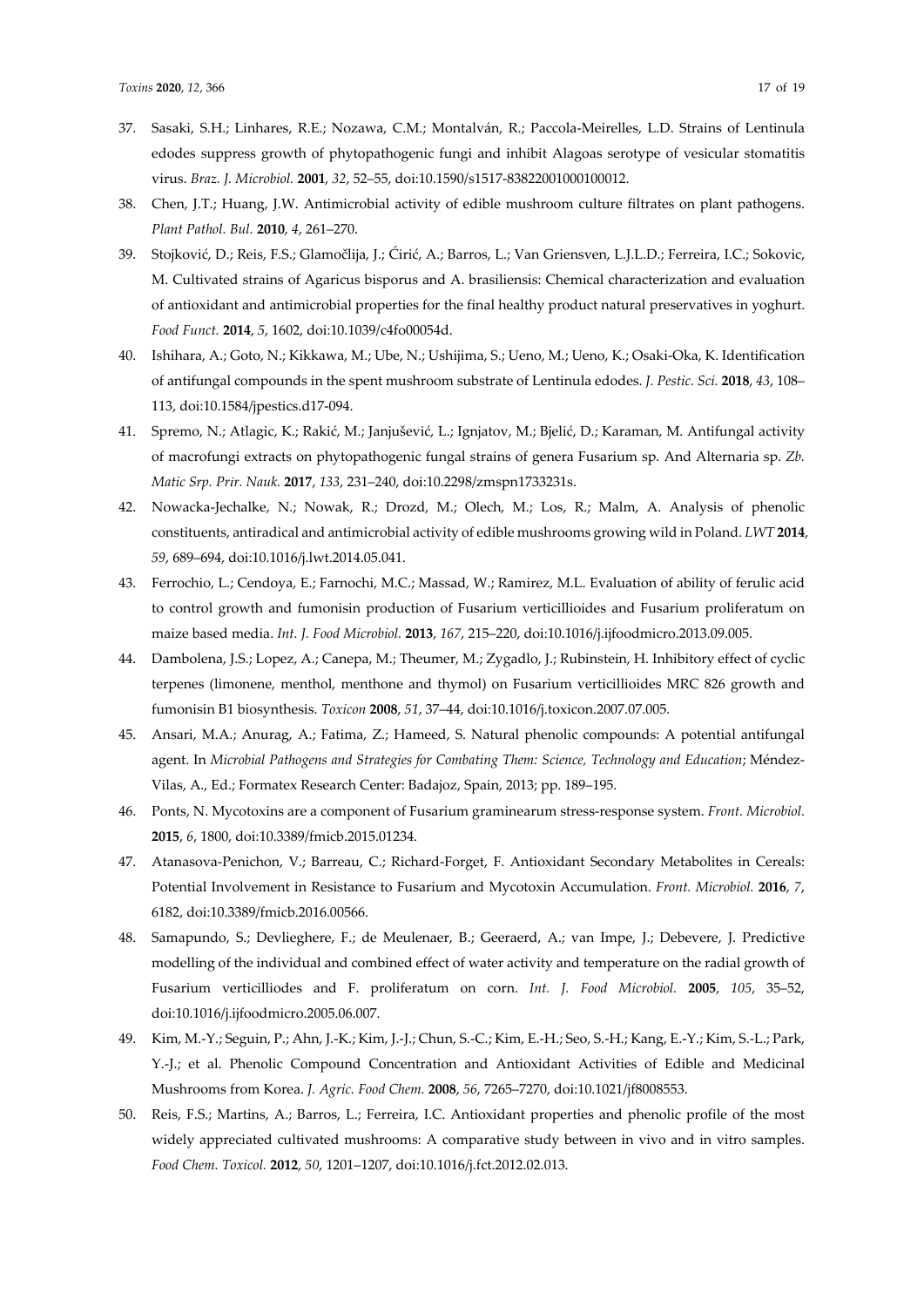- 51. Carneiro, A.A.; Ferreira, I.C.; Dueñas, M.; Barros, L.; da Silva, R.; Gomes, E.; Santos-Buelga, C.; Dueñas, M. Chemical composition and antioxidant activity of dried powder formulations of Agaricus blazei and Lentinus edodes. *Food Chem.* **2013**, *138*, 2168–2173, doi:10.1016/j.foodchem.2012.12.036.
- 52. Koutrotsios, G.; Kalogeropoulos, N.; Stathopoulos, P.; Kaliora, A.C.; Zervakis, G.I. Bioactive compounds and antioxidant activity exhibit high intraspecific variability in Pleurotus ostreatus mushrooms and correlate well with cultivation performance parameters. *World J. Microbiol. Biotechnol.* **2017**, *33*, 655, doi:10.1007/s11274-017-2262-1.
- 53. Koutrotsios, G.; Kalogeropoulos, N.; Kaliora, A.C.; Zervakis, G.I. Toward an Increased Functionality in Oyster (Pleurotus) Mushrooms Produced on Grape Marc or Olive Mill Wastes Serving as Sources of Bioactive Compounds. *J. Agric. Food Chem.* **2018**, *66*, 5971–5983, doi:10.1021/acs.jafc.8b01532.
- 54. Picot, A.; Atanasova-Penichon, V.; Pons, S.; Marchegay, G.; Barreau, C.; Pinson-Gadais, L.; Roucolle, J.; Daveau, F.; Caron, D.; Richard-Forget, F. Maize Kernel Antioxidants and Their Potential Involvement in Fusarium Ear Rot Resistance. *J. Agric. Food Chem.* **2013**, *61*, 3389–3395, doi:10.1021/jf4006033.
- 55. Savoie, J.-M.; Minvielle, N.; Largeteau, M.L. Radical-scavenging properties of extracts from the white button mushroom,Agaricus bisporus. *J. Sci. Food Agric.* **2008**, *88*, 970–975, doi:10.1002/jsfa.3175.
- 56. Žabka, M.; Pavela, R. Antifungal efficacy of some natural phenolic compounds against significant pathogenic and toxinogenic filamentous fungi. *Chemosphere* **2013**, *93*, 1051–1056, doi:10.1016/j.chemosphere.2013.05.076.
- 57. Lattanzio, V.; de Cicco, V.; di Venere, D.; Lima, M.; Salerno, M. Antifungal activity of phenolics against different storage fungi. *Ital. J. Food Sci.,* **1994**, *6*, 23–30.
- 58. Ko, H.-S.; Jin, R.-D.; Krishnan, H.B.; Lee, S.-B.; Kim, K.-Y. Biocontrol Ability of Lysobacter antibioticus HS124 Against Phytophthora Blight Is Mediated by the Production of 4-Hydroxyphenylacetic Acid and Several Lytic Enzymes. *Curr. Microbiol.* **2009**, *59*, 608–615, doi:10.1007/s00284-009-9481-0.
- 59. Kulik, T.; Stuper-Szablewska, K.; Bilska, K.; Buśko, M.; Ostrowska-Kołodziejczak, A.; Załuski, D.; Perkowski, J. Sinapic Acid Affects Phenolic and Trichothecene Profiles of F. culmorum and F. graminearum Sensu Stricto. *Toxins* **2017**, *9*, 264, doi:10.3390/toxins9090264.
- 60. Abd-Elgawad, A.; ElShamy, A.I.; Al-Rowaily, S.; El-Amier, Y.A. Habitat Affects the Chemical Profile, Allelopathy, and Antioxidant Properties of Essential Oils and Phenolic Enriched Extracts of the Invasive Plant Heliotropium Curassavicum. *Plants* **2019**, *8*, 482, doi:10.3390/plants8110482.
- 61. Nathan, V.K.; Rani, M.E.; Rathinasamy, G.; Dhiraviam, K.N. Antioxidant and Antimicrobial Potential of Natural Colouring Pigment Derived from Bixa orellana L. Seed Aril. *Proc. Natl. Acad. Sci. USA.* **2017**, *89*, 137–143, doi:10.1007/s40011-017-0927-z.
- 62. Meigs, T.E.; Sherwood, S.W.; Simoni, R.D. Farnesyl Acetate, a Derivative of an Isoprenoid of the Mevalonate Pathway, Inhibits DNA Replication in Hamster and Human Cells. *Exp. Cell Res.* **1995**, *219*, 461– 470, doi:10.1006/excr.1995.1253.
- 63. Martos, E.T.; Zied, D.C.; Junqueira, P.P.G.; Rinker, D.L.; da Silva, R.; Toledo, R.C.C.; Dias, E.S. Casing layer and effect of primordia induction in the production of Agaricus subrufescens mushroom. *Agric. Nat. Resour.* **2017**, *51*, 231–234, doi:10.1016/j.anres.2017.04.003.
- 64. Mata, G.; Savoie J.-M. Shiitake cultivation on straw: An alternative for subtropical regions. In *Updates on Tropical Mushrooms. Basic and Applied Research*, 1st, ed.; Sánchez, J.E., Mata, G., Royse D.J., Eds.; El Colegio de la Frontera Sur: San Cristóbal de Las Casas, Mexico, 2018; pp. 115–134, ISBN 978-607-8429-60-8.